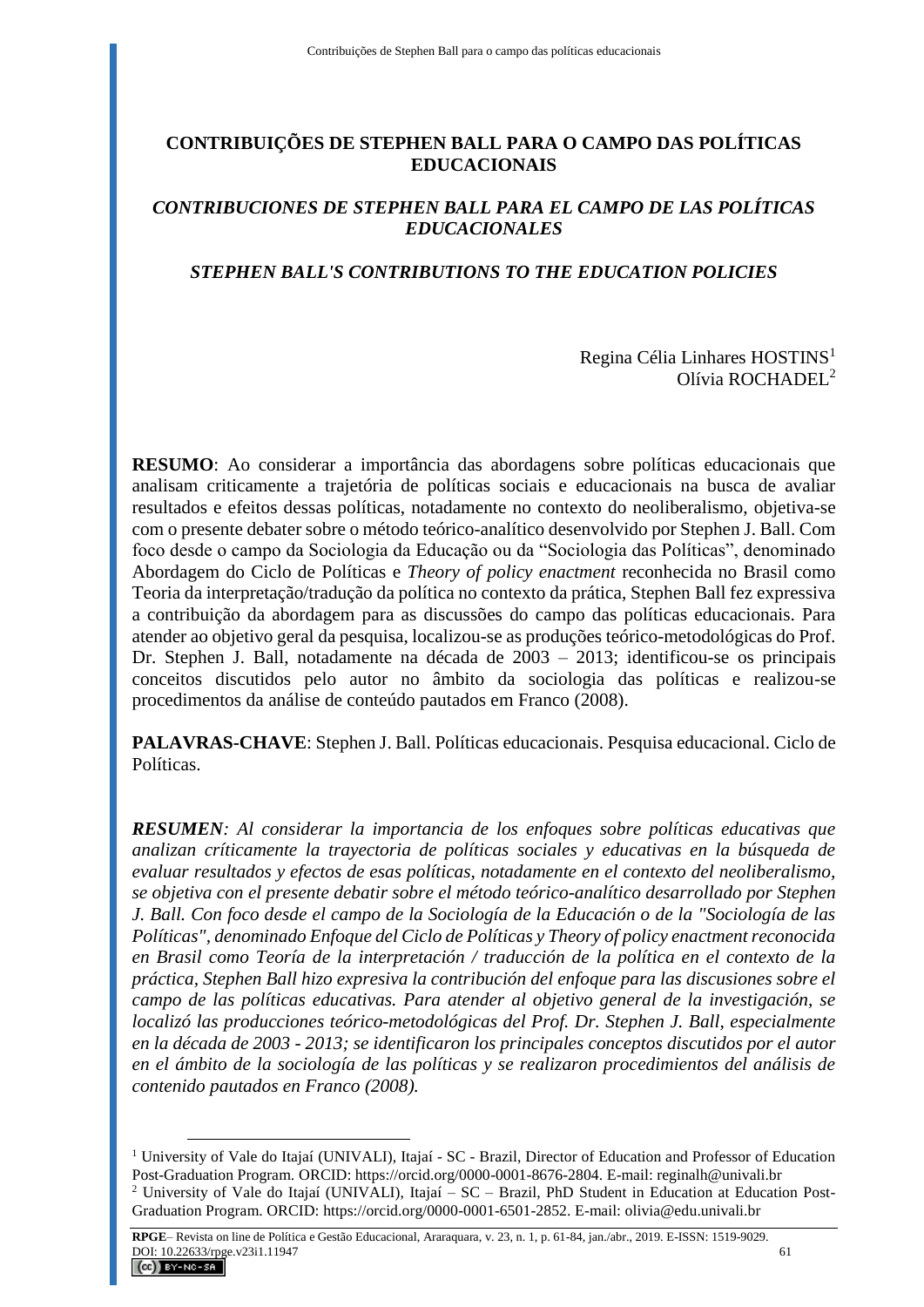*PALABRAS CLAVE: Stephen J. Ball. Políticas educativas. Investigación educativa. Ciclo de Políticas.*

*ABSTRACT: In considering the importance of approaches to educational policies that critically analyze the trajectory of social and educational policies in the search to evaluate the results and effects of these policies, notably in the context of neoliberalism, the objective is to discuss the theoretical-analytical method developed by Stephen J. Ball. With focus from the field of Sociology of Education or the "Sociology of Policies", called Policy Cycle Approach and Theory of policy enactment recognized in Brazil as Theory of interpretation / translation of politics in the context of practice, Stephen Ball made expressive contribution of the approach to discussions in the field of educational policies. To meet the general objective of the research, the theoretical-methodological productions of Prof. Dr. Stephen J. Ball, notably in the 2003 - 2013 decade; the main concepts discussed by the author in the context of the sociology of policies were identified, and content analysis procedures based on Franco (2008) were carried out.*

*KEYWORDS: Stephen J. Ball. Education policies. Education research. Policy Cycle.*

### **Introduction**

Professor and researcher at the Institute of Education at the University of London - UK, Stephen Ball is now considered one of the most relevant sociologists on educational policy studies in the UK and abroad. Since 1980, his research has contributed to the field of studies of educational policies with the development of resources that allow the understanding of how policies are produced, focusing on the consequences of the market interests present in education. The author's accurate observation dealt with several educational policies and their networks, among the countries are: United Kingdom, Africa, India and Brazil.

According to Brazilian researchers Mainardes and Gandin, "Ball's concepts are, in fact, broad and sophisticated, and in fact, can be used not only by those interested in educational policy and sociology of education, but by researchers from a variety of other fields" (MAINARDES; GANDIN, 2013, p 256). Ball's approach encompasses the interest in knowing what is behind policies - as is the case in educational markets - so it is understood that this perspective is not restricted to the educational field and is attractive for scientific research aimed at fostering theories of political action, in order to unveil what Ball names as "neoliberal imaginary."

On Stephen Ball's influence in Europe, Zanten and Kosunen comment that "forms of influence, ranging from simple citations in bibliographies to a strong borrowing in the text, from literal quotations to the elaboration of forms of recontextualization and hybridization with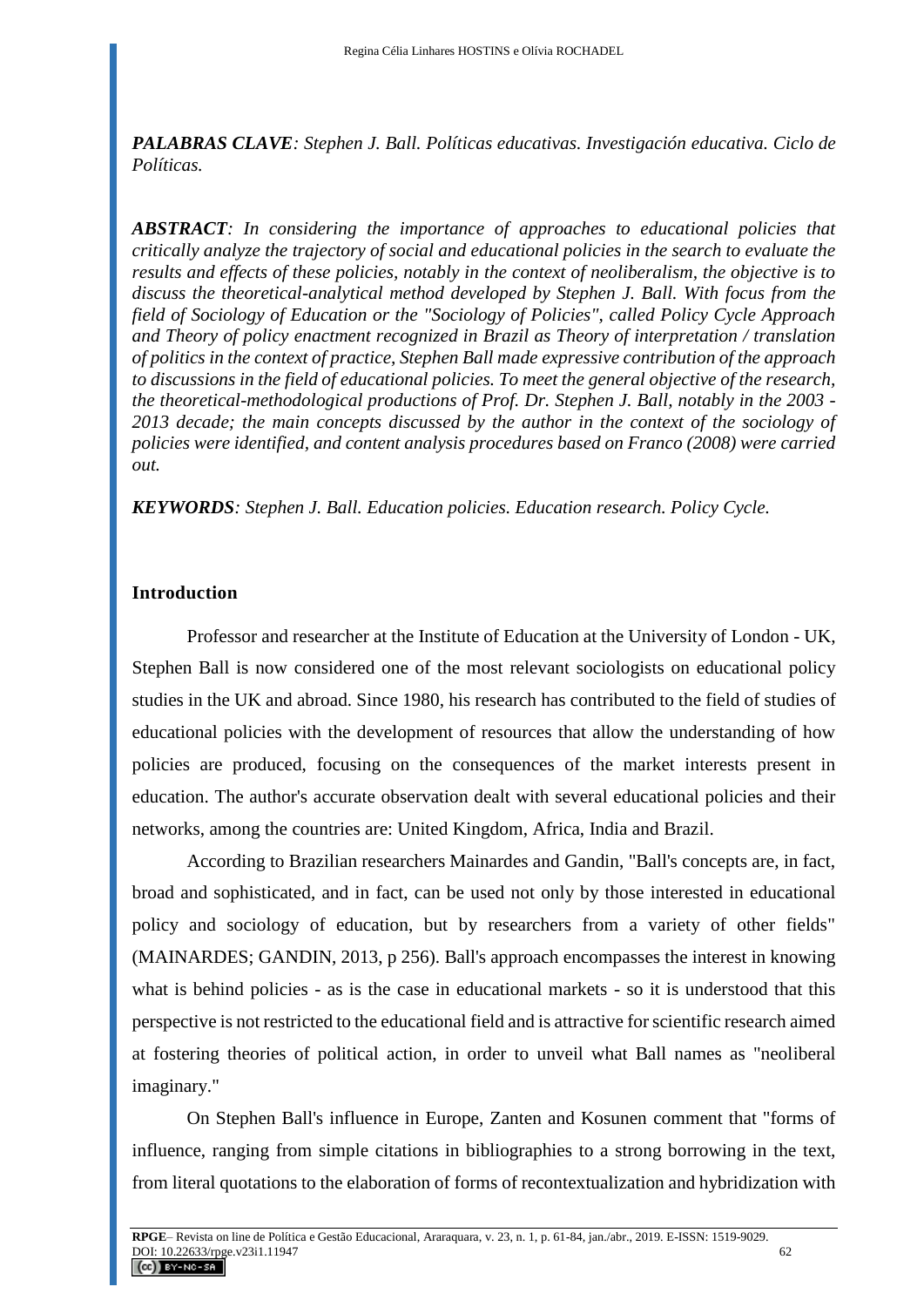other ideas" (ZANTEN; KOSUNEN, 2013, p. 248-249). From this perspective, Stephen Ball is understood as one of the most relevant researchers on educational policies, since the approach of his concepts - as in the case of the Policy Cycle - has subsidized studies in different countries which seek to analyze the trajectory of social and educational policies (CORBITT, 1997; VIDOVICH, 1999; WALFORD, 2000; LOONEY, 2001; KIRTON, 2002; VIDOVICH; O'DONOGHUE, 2003; LOPES, 2004; LOPES; MACEDO, 2011).

In this paper, we intend to deepen studies<sup>3</sup> on the theoretical-analytical method developed by Stephen Ball and collaborators (BALL; BOWE, 1992; BALL, 1990; 1994; BALL; BOWE; GOLD, 1992; BALL; MAGUIRE; BRAUN, 2012) from the field of Sociology of Education or the "Sociology of Policies" (BALL, 1990; 1997; 2008), called the Policy Cycle Approach and also Theory of policy enactment recognized in Brazil as Theory of interpretation / translation of politics in the context of practice. In the references studied, the interpretation is evidenced only as an initial reading, with the aim of approaching the meaning of politics. The translation, in turn, is linked to the comprehension of the text within the limits of action, in which a process of re-representation occurs, reordering that happens through various material and discursive practices.

Theory of Policy Enactment, in turn, has been developed by Ball, Maguire, and Braun (published in the book: How schools do policy: policy enactments in secondary schools, 2012) , from a survey carried out in secondary schools in England and funded by the Social Research Council (ESRC) entitled: Policy enactments in the secondary school, developed between October 2008 and April 2011. For the authors, interpretation is only one initial reading, with the aim of approaching the meaning of politics. The translation, in turn, is linked to the comprehension of the text within the limits of action, in which a process of re-representation, reordering occurs through various material and discursive practices. The term "enactment" refers to the notion that an actor has a text that can be presented/represented in different ways. In this way, Enactments constitute ongoing responses to politics, sometimes durable, sometimes fragile, in the various networks and chains of relationships, but this response is neither direct nor linearly replicating policy guidelines. It is in the interaction and interrelationship between diverse actors, texts, conversation, technology and objects (artifacts) that politics is interpreted,

 $\overline{a}$ 

<sup>&</sup>lt;sup>3</sup> For the elaboration of the present article, the postdoctoral studies carried out at the University of London -Institute of Education - were used, whose focus was the deepening of investigations in the scope of Educational Policies from the point of view of the ontological and epistemological approach and of the methods required for their critical analysis and theorizing.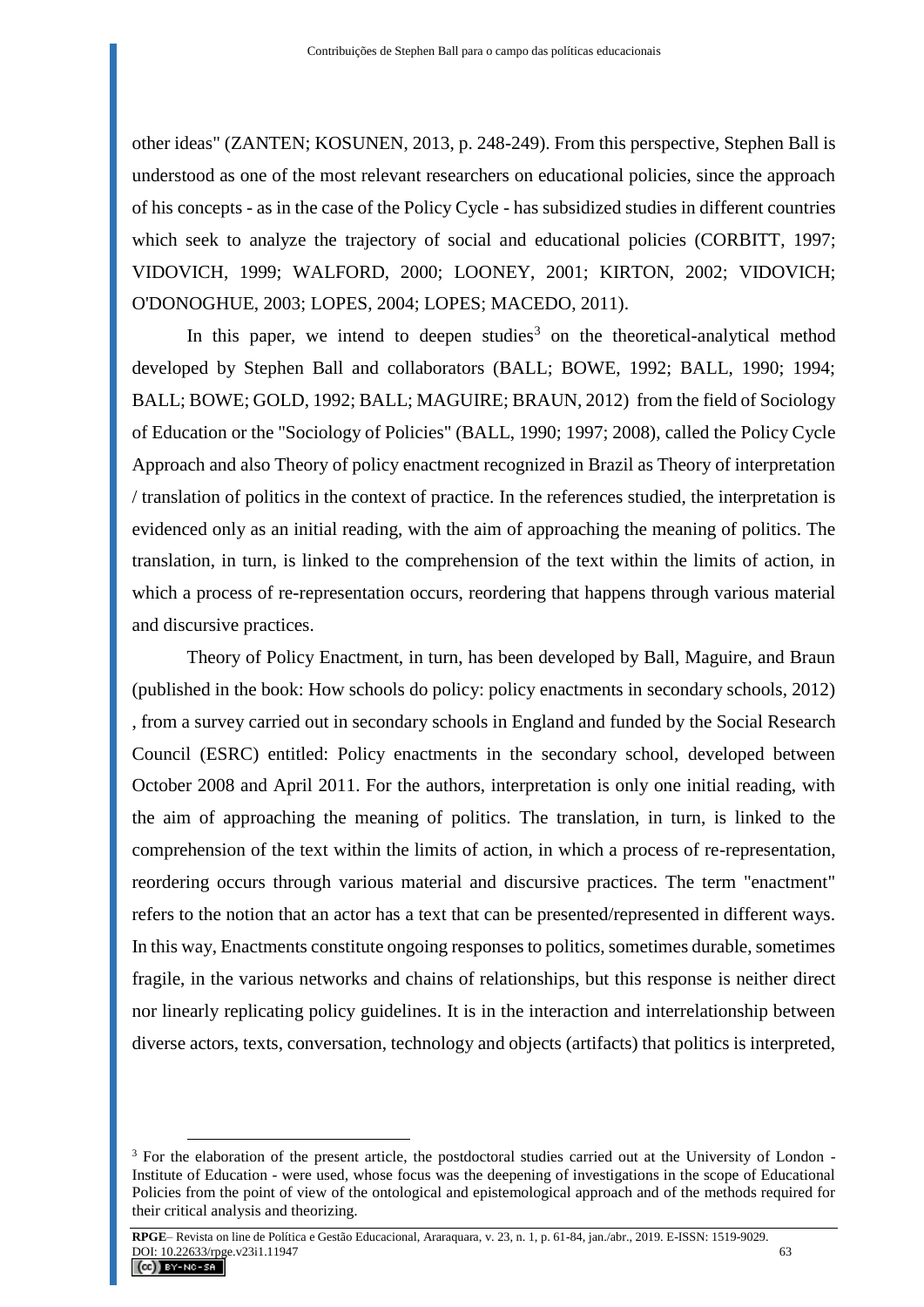translated, reconstructed and redone in different, but similar, ways (BALL; MAGUIRE; BRAUN, 2012).

In a perspective that distances itself from binary positions, Ball (2011) defends an epistemologically different position and declares an interest in questions about "the ontology of politics", or about "how we become incarnate policies." The author seeks to break with the idea that policies are made for people and they implement them. Policies are rather objects of some form of translation or of active reading; a kind of "creative social action." In their processes and actions, it is necessary to capture not the effects on abstract social collectivities, but rather the complex interplay of identities, interests, coalitions, and conflicts (Ball, 2011, p. 44).

In the face of the problems surrounding researchers and the research of educational policies - their concepts, polarizations and procedures - it seems relevant to make efforts to deepen methodological studies of critical analysis of educational policies. The path chosen in the present study is directed towards the theoretical-methodological deepening of the theoretical-analytical approach of Stephen J. Ball and collaborators.

The text is divided into four parts. The first is composed by the present introduction; the second that deals with the nature of political research in education in the light of Thompson (1981) and Ball (2011); the third one in which the data obtained with the survey carried out on the theoretical and methodological production of Stephen J. Ball between the years 2003 and 2013 are treated, this third part has nine subdivisions made according to the concepts presented in the works found, being 3.1 Choice policy, 3.2 Performativity, 3.3 Privatization of education, 3.4 Social class and gender, 3.5 Social class, choice policy and gender, 3.6 Policies of privatization of education, governance, business and new philanthropy, 3.7 Theory, research and sociology of education, 3.8 Policy enactment and 3.9 Subjectivity and resistance. Finally, the present work ends with the Final Considerations and the list of references.

#### **Nature of policy research in education**

Regarding policy research, especially in the area of educational policies, it is possible to identify the impossibility of carrying out a critical analysis of policies without clearly defining the theoretical position and the epistemological approach that guides the analysis. After all, the researcher's theoretical-methodological efforts, if not observed the necessary ontological and epistemological vigilance, can result in the spontaneous and instrumental attachment to the appearances and/or technicalities of the research, or to the construction of generic self-confirming hypotheses (THOMPSON, 1981) that dispense empirical control. Thus,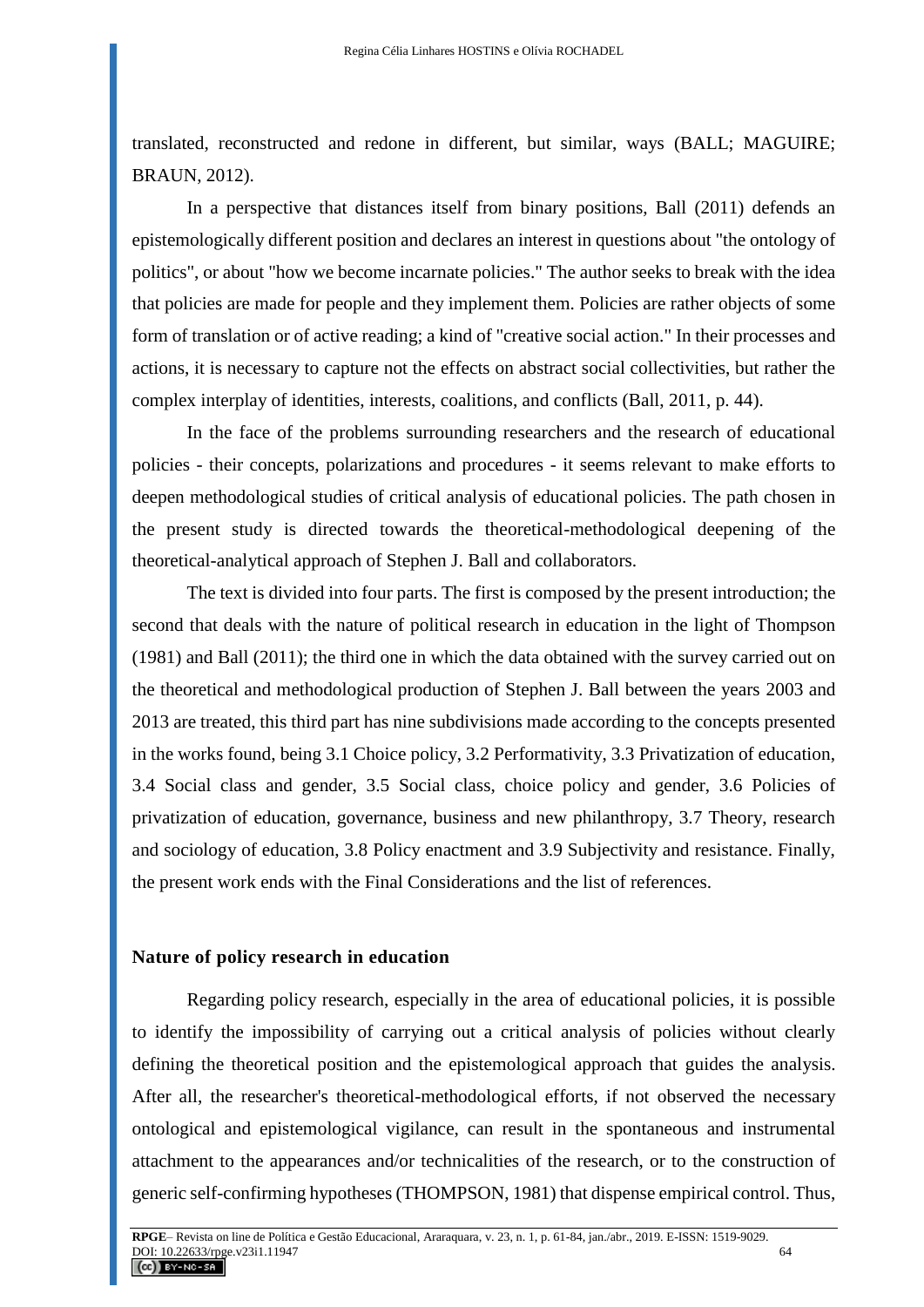while remaining entangled in the realm of practical manipulation of reality, the researcher runs the risk of being caught in the web of systematization of categories which, given immediate practice, are false and illusory in themselves, distort the real world, and block the search for structures that determine the phenomena. Otherwise, if one chooses to establish categories *a priori*, if one proposes the primacy of theory over facts, one takes primacy over material reality and dominates it.

Failure to observe the intimate complicity between theory and empiricism, universality and particularity, time and space, can make the research process become a serious misunderstanding and political, ethical and epistemological implications can have repercussions in the short and medium term on the production of knowledge, notably in the context of policy studies. In this sense, Ball (2011, p. 43), in an article in which he reviews the research on Educational Policy in the United Kingdom, carried out during twenty years, alerts to some problems of an empirical, analytical and interpretative nature of the polls in education. One of the mistakes identified by the author in the designs and focuses of policy studies is the repeated gap between policy and practice. In studies about educational practices, politics is commonly ignored or practice is thought "as something outside relational contexts" (Ball, 2011, p.36), as if it were not affected by politics and vice versa. In this case, the problem focuses on the researcher's interpretive work.

Other commonly neglected aspects of educational policy research are defined by Ball as: an "extravagant a-historicism" (Ball, 2011, 38); a "no sense of place" (Ball, 2011, 40) and a "predominant descriptive empiricism" (Ball, 2011, p.42).

One of the neglects refers to "the substantive disconnection of research in educational policy from the general arena of social policy," on which Ball emphasizes:

> By failing to account for the ways in which education is included in a set of broader economic and political changes, researchers in educational policy restrict the possibilities of interpretation and throw the actors who live the educational dramas out of their social wholeness and of its multiple challenges (BALL, 2011, 43).<sup>4</sup>

The theory (or the intellectual effort) is important for the research, because "it provides the possibility of a different language, a language that is not captured by the assumptions and inscriptions of policymakers or by the immediacy of practice" (BALL, 2011, p. .44). However,

 $\overline{a}$ 

<sup>4</sup> Ao falhar em dar conta das maneiras pelas quais a educação é incluída em um conjunto de mudanças econômicas e políticas mais gerais, pesquisadores em política educacional restringem as possibilidades de interpretação e jogam os atores que vivem os dramas de educação para fora da sua totalidade social e de seus múltiplos desafios (BALL, 2011, p. 43).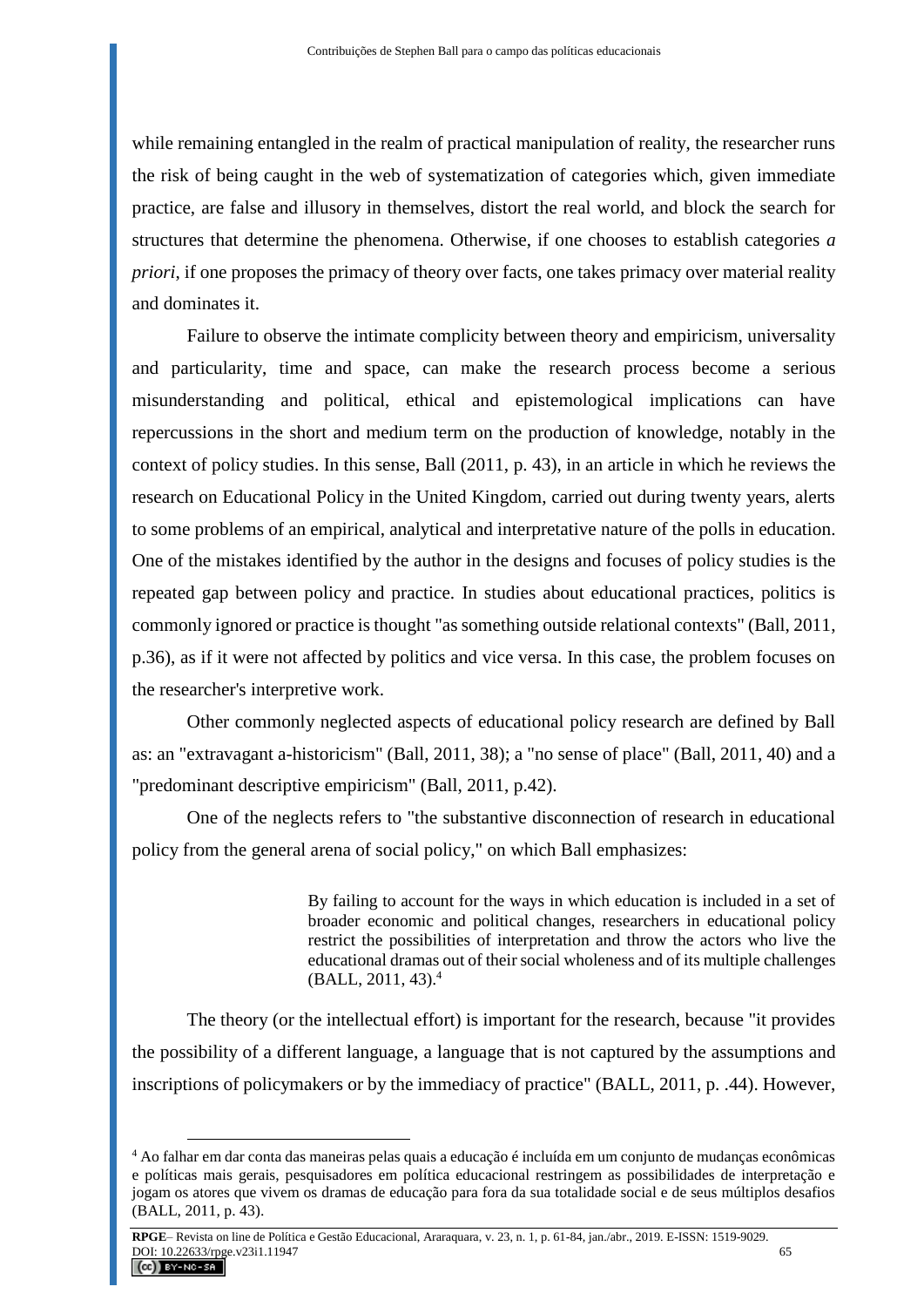"theoretical work also has intrinsic problems of incorporation". Its use cannot be converted into a molded "mantric" discourse, as "a process of embedding concepts" (BALL, 2011, p. 45). In this ambivalence or tense contradiction, what cannot be accepted is "neglect of ideas, concepts and significant theories" (BALL, 2011, p. 94), in the field of educational research.

# **Stephen J. Ball concepts on the policies field between 2003 – 2013**

In the search for concepts used by Stephen J. Ball to deal with educational policies, a survey was carried out on the theoretical-methodological productions of the author between 2003 and 2013, which took as a data source the list of "Top authors in social Science" published by "Academic Search from Microsoft" – Source: https://academic.microsoft.com/, in which, among the 100 authors with the largest number of publications in the world, Stephen Ball ranked 18th in the 2013 ranking. The following articles were found in the electronic databases: British Education Index and Google Scholar in the delimited period: 2003-2013.

Among the main electronic journals in which Stephen Ball presented the highest indexes of publications were those presented in Table 1.

| <b>Periodical</b>                      | <b>Number of publications</b> |
|----------------------------------------|-------------------------------|
| J. EDUC. POLICY - Journal of           | 17 publications               |
| <i>Education Policy</i>                |                               |
| <b>BRIT J EDUC STUD - British</b>      |                               |
| Journal of Educational Studies         | 14 publications               |
| BRIT J SOCIOL EDUC -                   |                               |
| <b>British Journal of Sociology of</b> | 13 publications               |
| Education                              |                               |
| DISCOURSE - Studies in The             |                               |
| Cultural Politics of Education:        | 7 publications                |
| The English Historical Review          | 6 publications                |
| <b>BR EDUC RES J - British</b>         |                               |
| Educational Research Journal           | 5 publications                |
| WAR HIST - <i>War in History</i> :     | 4 publications                |
| <b>SOCIOL REV</b> - Sociological       |                               |
| Review                                 | 3 publications                |
| REV SCI INSTR - Review of              | 2 publications                |
| Scientific Instruments                 |                               |
| <b>COMP EDUC</b> - <i>Comparative</i>  |                               |
| Education                              | 2 publications                |

**Table 1 -** Periodicals with higher indexes of publications of Stephen Ball in the period 2003- 2013

Source: Elaborated by the authors with the research data (2018)

For the presentation and discussion of the concepts found, three tables were used - tables 2, 3 and 4 -, the first grouping the works published between the years 2003 and 2005; the second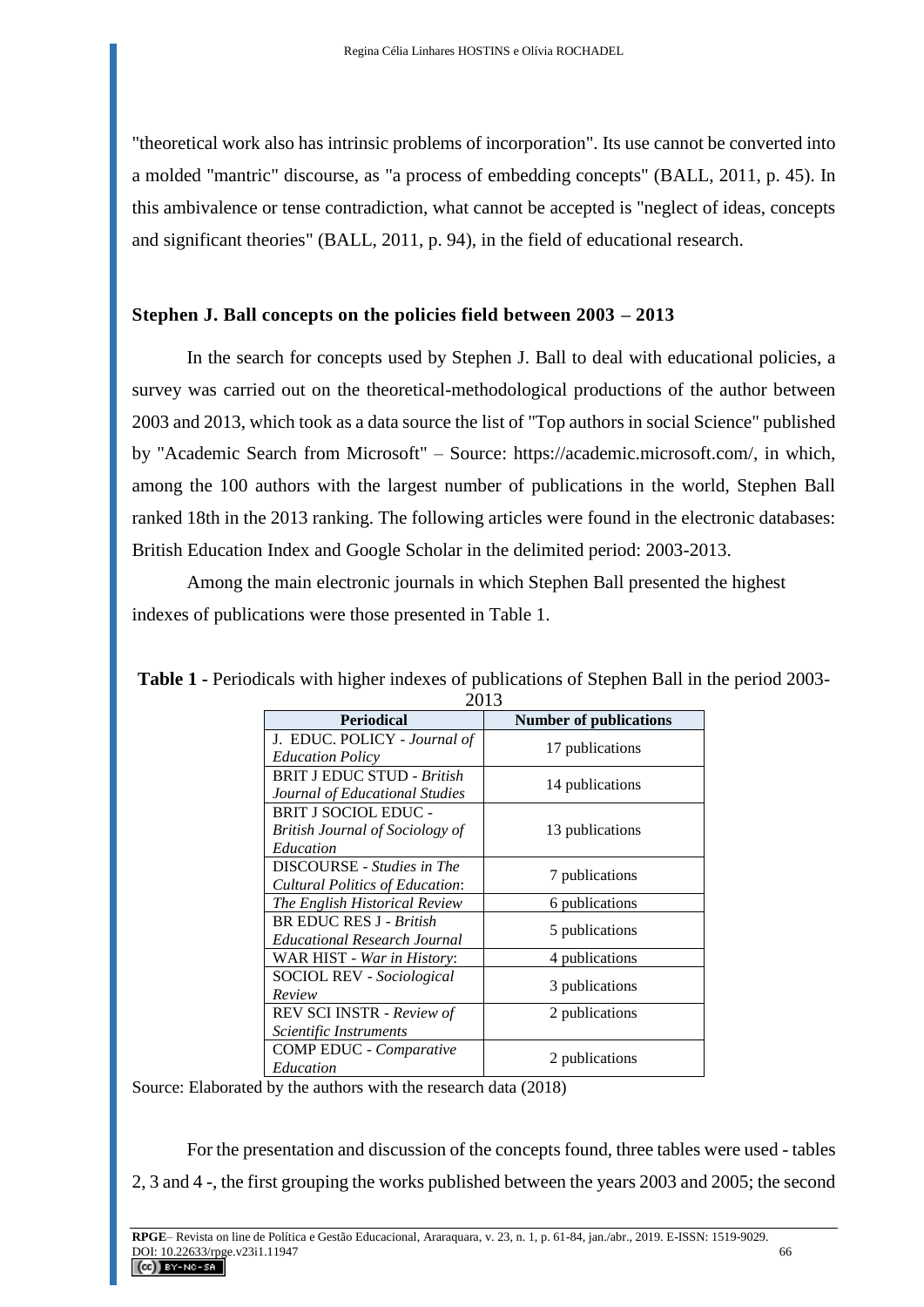2006 and 2009 and in the last presents the texts published between 2010 and 2013. It was sought in the subdivisions of this chapter to deal with the concepts found in each of the periods in clipping in the tables.

Between 2003 and 2005, Stephen Ball excelled in the publication of 13 articles in international journals. In this period the author discussed some fundamental concepts for the recognition of his ideas in the field of educational policies, among which stand out: politics of choice, performativity, social class and gender. In the following table, the information of the articles in which the concepts were found is presented.

| <b>Journal</b>                                             | <b>Author and coauthors</b>                                           | <b>Article title</b>                                                                                            |
|------------------------------------------------------------|-----------------------------------------------------------------------|-----------------------------------------------------------------------------------------------------------------|
| 2003                                                       |                                                                       |                                                                                                                 |
| <b>Gender and Education</b>                                | David, Miriam E.; Ball,<br>Stephen; Davies, Jackie and<br>Reay, Diane | Gender Issues in Parental Involvement in Student<br>Choices of Higher Education                                 |
| <b>Journal of Education</b><br><b>Policy</b>               | Ball, Stephen                                                         | The teacher's soul and the terrors of performativity                                                            |
| <b>London Review of</b><br><b>Education</b>                | Ball, Stephen                                                         | The Risks of Social Reproduction: the middle class<br>and education markets                                     |
|                                                            | 2004                                                                  |                                                                                                                 |
| <b>British Journal of</b><br><b>Sociology of Education</b> | Vincent, Carol; Ball, Stephen<br>J. and Kemp, Sophie                  | The social geography of childcare: making up a<br>middle-class child                                            |
| Educação e Sociedade                                       | Ball, Stephen                                                         | Performativity, privatisation and the post-welfare<br>state                                                     |
| <b>Éducation et Sociétés</b>                               | Ball, Stephen; Vicent, Carol<br>and Kemp Sophie                       | "Un agréable mélange d'enfants": prise en<br>charge de la petite enfance, mixité sociale et<br>classes moyennes |
| <b>The Sera Lecture</b>                                    | Ball, Stephen                                                         | Education reform as social barberism: economism<br>and the end of authenticity                                  |
| <b>Women's Studies</b><br><b>International Forum</b>       | Vincent, Carol; Ball, Stephen<br>J. and Pietikainen, Soile            | Metropolitan Mothers: Mothers, mothering and<br>paid work                                                       |
| 2005                                                       |                                                                       |                                                                                                                 |
| <b>British Educational</b><br><b>Research Journal</b>      | Ball, Stephen and Vincent,<br>Carol                                   | The 'childcare champion'? New Labour, social<br>justice and the childcare market                                |
| <b>British Journal of</b><br><b>Educational Studies</b>    | Cribb, Alan and Ball, Stephen                                         | Towards An Ethical Audit of the Privatisation of<br>Education                                                   |
| <b>Cadernos de Pesquisa</b>                                | Ball, Stephen                                                         | Professionalism, managerialism and<br>performativity.                                                           |
| Forum                                                      | Ball, Stephen                                                         | Radical Policies, Progressive Modernisation and<br>Deepening Democracy: the Academies programme<br>in action    |
| <b>Twentieth Century</b><br><b>British History</b>         | Ball, Stephen                                                         | Banquo's Ghost: Lord Salisbury, Harold<br>Macmillan, and the High Politics of<br>Decolonization, 1957-1963      |

**Table 2 -** Articles and periodicals published by Stephen Ball in the period 2003-2005.

Source: Elaborated by the authors with the research data (2018)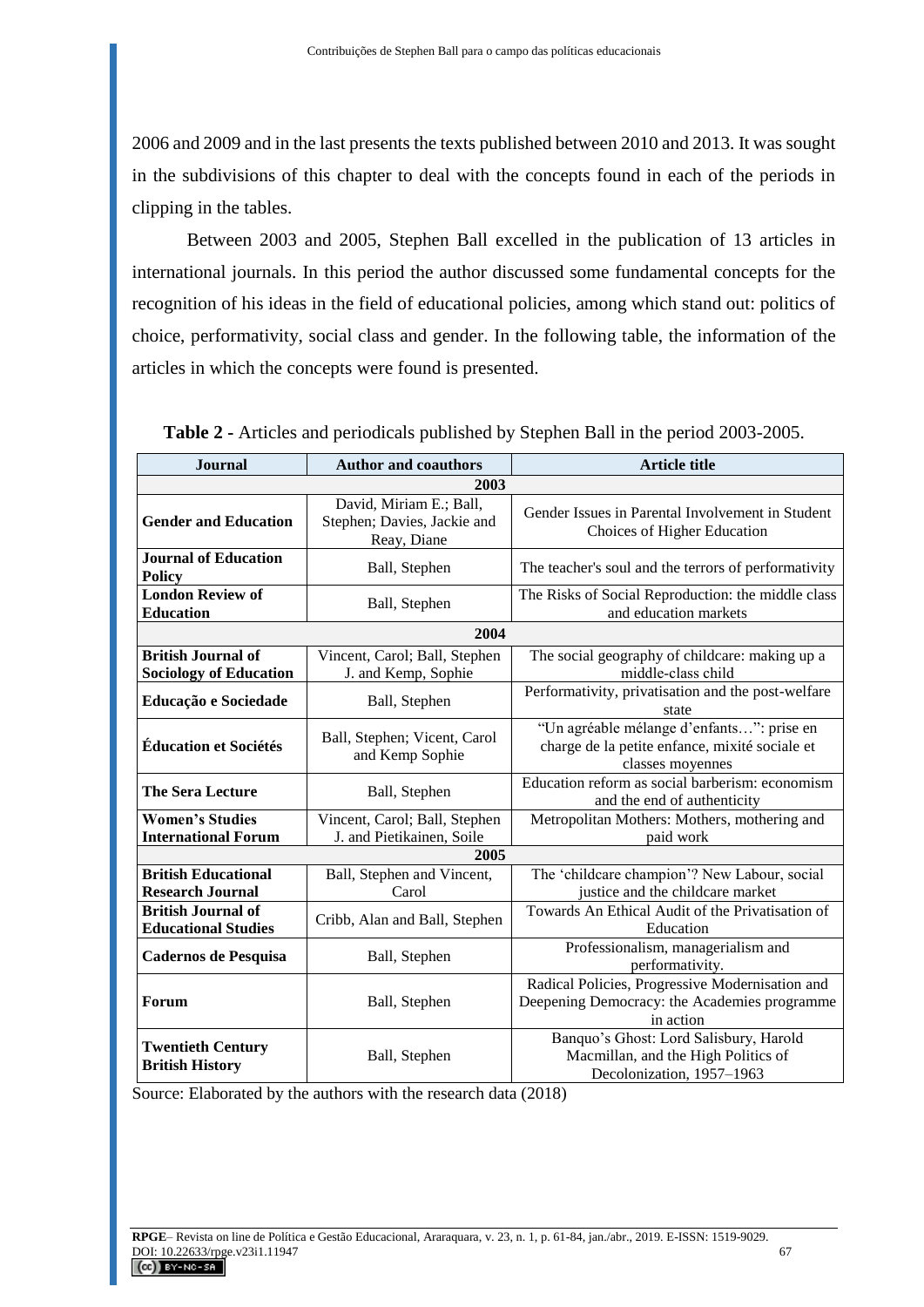In the period 2006-2009, Stephen Ball, alone or in partnership with other authors, published 18 articles as shown in Table 3:

| <b>Table 3 - Articles and periodicals published by Stephen Ball and collaborators in the period</b> |
|-----------------------------------------------------------------------------------------------------|
| 2006-2009                                                                                           |

| <b>Journal</b>                                                                                         | <b>Author and coauthors</b>                                                                                                             | <b>Article title</b>                                                                                                         |
|--------------------------------------------------------------------------------------------------------|-----------------------------------------------------------------------------------------------------------------------------------------|------------------------------------------------------------------------------------------------------------------------------|
| 2006                                                                                                   |                                                                                                                                         |                                                                                                                              |
| <b>Discourse: Studies in the</b><br><b>Cultural Politics of</b><br><b>Education</b>                    | Ball, Stephen                                                                                                                           | The Necessity and Violence of Theory                                                                                         |
|                                                                                                        | 2007                                                                                                                                    |                                                                                                                              |
| <b>Educational</b><br>Management<br><b>Administration &amp;</b><br>Leadership                          | Ball, Stephen                                                                                                                           | Leadership of Academics in Research                                                                                          |
| Internationale de<br>L'éducation Congrès<br><b>Mondial</b>                                             | Ball, Stephen and Youdell,<br>Deborah                                                                                                   | La privatisation déguisée dans le secteur éducatif<br>public                                                                 |
| <b>Journal of Education</b><br><b>Policy</b>                                                           | Oría, Angela; Cardini,<br>Alejandra; Ball, Stephen;<br>Stamou, Eleni; Kolokitha,<br>Magda; Vertigan, Sean and<br>Flores-Moreno, Claudia | Urban education, the middle classes and their<br>dilemmas of school choice                                                   |
| Sociology                                                                                              | Vincent, Carol and Ball,<br>Stephen                                                                                                     | 'Making Up' the Middle-Class Child: Families,<br>Activities and Class Dispositions                                           |
| <b>Theory and Research in</b><br><b>Education</b>                                                      | Ball, Stephen                                                                                                                           | Reading Michael Apple – the sociological<br>imagination at work                                                              |
| <b>Urban Studies</b>                                                                                   | Ball, Stephen and Vincent,<br>Carol                                                                                                     | Education, Class Fractions and the Local Rules of<br><b>Spatial Relations</b>                                                |
|                                                                                                        | 2008                                                                                                                                    |                                                                                                                              |
| <b>Critical Social Policy</b>                                                                          | Vincent, Carol; Braun,<br>Annette and Ball, Stephen J.                                                                                  | Childcare, choice and social class: Caring for<br>young children in the UK                                                   |
| <b>Educational</b><br><b>Management</b><br><b>Administration &amp;</b><br>Leadership                   | Ball, Stephen                                                                                                                           | The Legacy of ERA, Privatization and the Policy<br>Ratchet                                                                   |
| <b>Journal of Education</b><br><b>Policy</b>                                                           | Braun, Annette; Vincent,<br>Carol and & Ball, Stephen J.                                                                                | 'I'm so much more myself now, coming back to<br>work' – working class mothers, paid work and<br>childcare                    |
| <b>Political Studies</b>                                                                               | Ball, Stephen                                                                                                                           | New Philanthropy, New Networks and New<br>Governance in Education                                                            |
| <b>The Sociological Review</b>                                                                         | Ball, Stephen                                                                                                                           | 'It's like saying "coloured" ': understanding and<br>analysing the urban working classes                                     |
|                                                                                                        | Ball, Stephen                                                                                                                           | Some sociologies of education: a history of<br>problems and places, and segments and gazes                                   |
| 2009                                                                                                   |                                                                                                                                         |                                                                                                                              |
| <b>British Educational</b><br>Leadership,<br>Management &<br><b>Administration Society</b><br>(BELMAS) | Ball, Stephen                                                                                                                           | Academies in context Politics, business and<br>philanthropy and heterarchical governance                                     |
| <b>Compare: A Journal of</b><br><b>Comparative and</b><br><b>International Education</b>               | Ball, Stephen and Maroy,<br>Christian                                                                                                   | School's logics of action as mediation and<br>compromise between internal dynamics and<br>external constraints and pressures |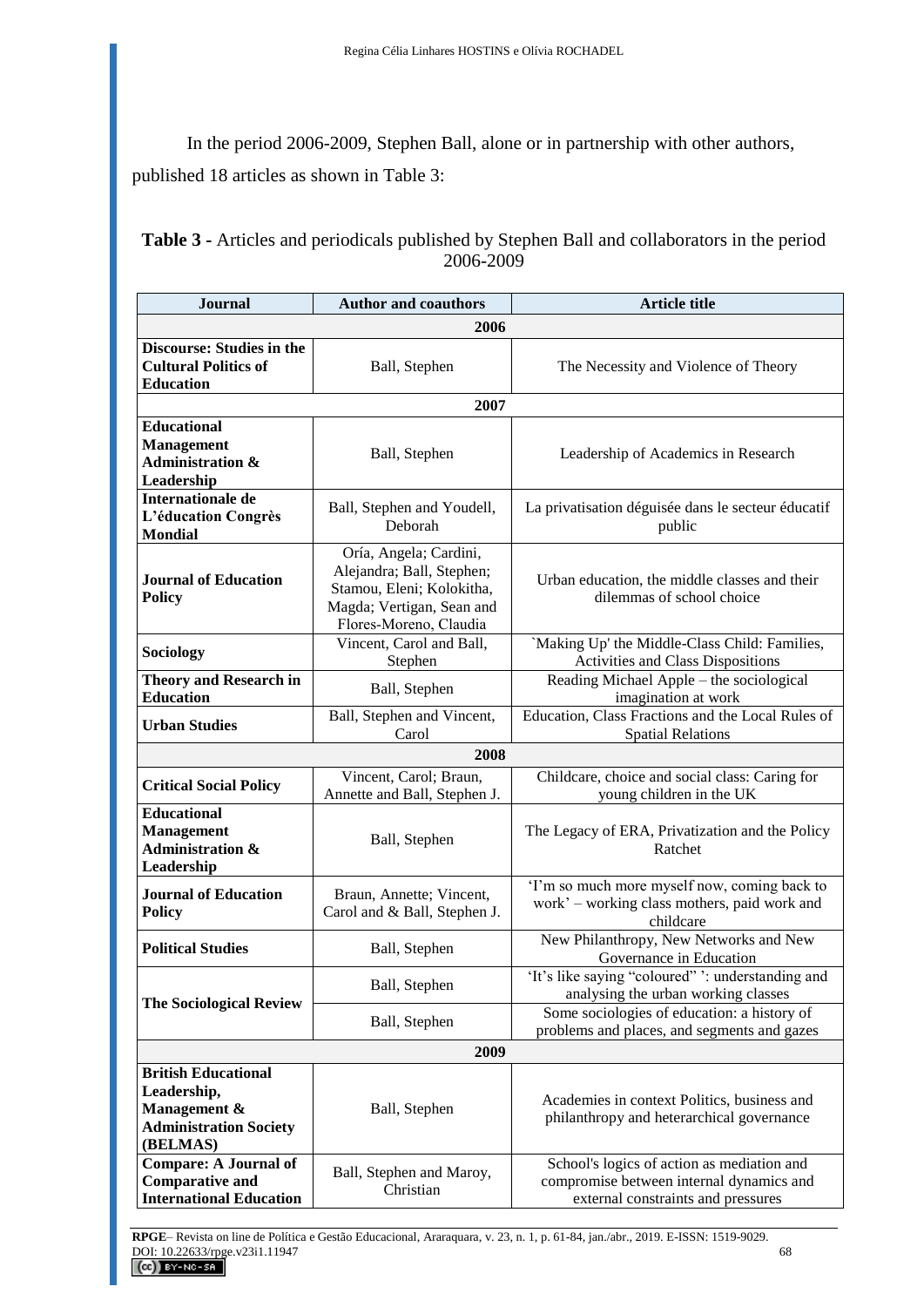| Journal                                      | <b>Author and coauthors</b> | <b>Article title</b>                                                                                                                        |
|----------------------------------------------|-----------------------------|---------------------------------------------------------------------------------------------------------------------------------------------|
| <b>Journal of Education</b><br><b>Policy</b> | Ball, Stephen               | Privatising education, privatising education policy,<br>privatising educational research: network<br>governance and the 'competition state' |
|                                              | Ball, Stephen               | The governance turn!                                                                                                                        |
| <b>Political Studies</b>                     | Ball, Stephen               | Beyond Networks? A Brief Response to 'Which<br>Networks Matter in Education Governance?'                                                    |

Source: Elaborated by the authors with the research data (2018)

In this set of articles, the main topics discussed reveal a connection with the concepts discussed in the period 2003-2005. That is, in the 2006-2009 period, a set of articles dealing with: 1) Social class, politics of choices and gender; 2) Privatization policies of education, governance, business and new philanthropy; 3) Theory, research and Sociology of Education.

In the wide range of articles published by Stephen Ball and collaborators between 2010 and 2013 - as explained in Table 4 - two major sets of themes can be identified: policy enactment and resistance. In this period, these researchers completed one of their most significant research projects on policy enactment in London secondary school and this research resulted in the main publications presented here.

**Table 4 -** Articles and periodicals published by Stephen Ball and collaborators in the period 2010-2013

| <b>Journal</b>                                                        | <b>Author and coauthors</b>                                          | <b>Article title</b>                                                                                                                                |
|-----------------------------------------------------------------------|----------------------------------------------------------------------|-----------------------------------------------------------------------------------------------------------------------------------------------------|
| 2010                                                                  |                                                                      |                                                                                                                                                     |
| <b>British Educational</b><br><b>Research Journal</b>                 | Vincent, Carol; Braun, Annette.<br>and Ball Stephen. J.              | Local links, local knowledge: choosing care settings and<br>schools                                                                                 |
| <b>British Journal of</b><br><b>Sociology of Education</b>            | Vincent, Carol; Ball, Stephen. J.<br>and Braun, Annette.             | Between the estate and the state: struggling to be a<br>'good' mother                                                                               |
| <b>Current Sociology</b>                                              | Ball, Stephen; Dworkin, Anthony<br>Gary and Vryonides, Marios        | Globalization and Education: Introduction                                                                                                           |
| <b>European Educational</b><br><b>Research Journal</b>                | Ball, Stephen                                                        | New Voices, New Knowledges and the New Politics of<br>Education Research: the gathering of a perfect storm?                                         |
| <b>International Journal of</b><br><b>Sociology and Social Policy</b> | Ball, Stephen                                                        | New class inequalities in education: Why education<br>policy may be looking in the wrong place! Education<br>policy, civil society and social class |
| <b>International Studies in</b><br><b>Sociology of Education</b>      | Maguire, Meg; Ball, Stephen and<br>Braun, Annette                    | Behaviour, classroom management and student 'control':<br>enacting policy in the English secondary school                                           |
| <b>Journal of Education</b>                                           | Ball, Stephen and Exley, Sonia                                       | Making policy with 'good ideas': policy networks and<br>the 'intellectuals' of New Labour                                                           |
| Policy                                                                | Braun, Annette; Maguire, Meg<br>and Ball, Stephen                    | Policy enactments in the UK secondary school:<br>examining policy, practice and school positioning                                                  |
| 2011                                                                  |                                                                      |                                                                                                                                                     |
| <b>British Journal of</b><br><b>Educational Studies</b>               | Perryman, Jane; Ball, Stephen;<br>Maguire, Meg and Braun,<br>Annette | Life in the Pressure Cooker – School League Tables and<br>English and Mathematics Teachers' Responses to<br>Accountability in a Results-Driven Era  |
| British Journal of<br><b>Sociology of Education</b>                   | Maguire, Meg; Perryman, Jane;<br>Ball, Stephen and Braun, Annette    | The ordinary school – what is it?                                                                                                                   |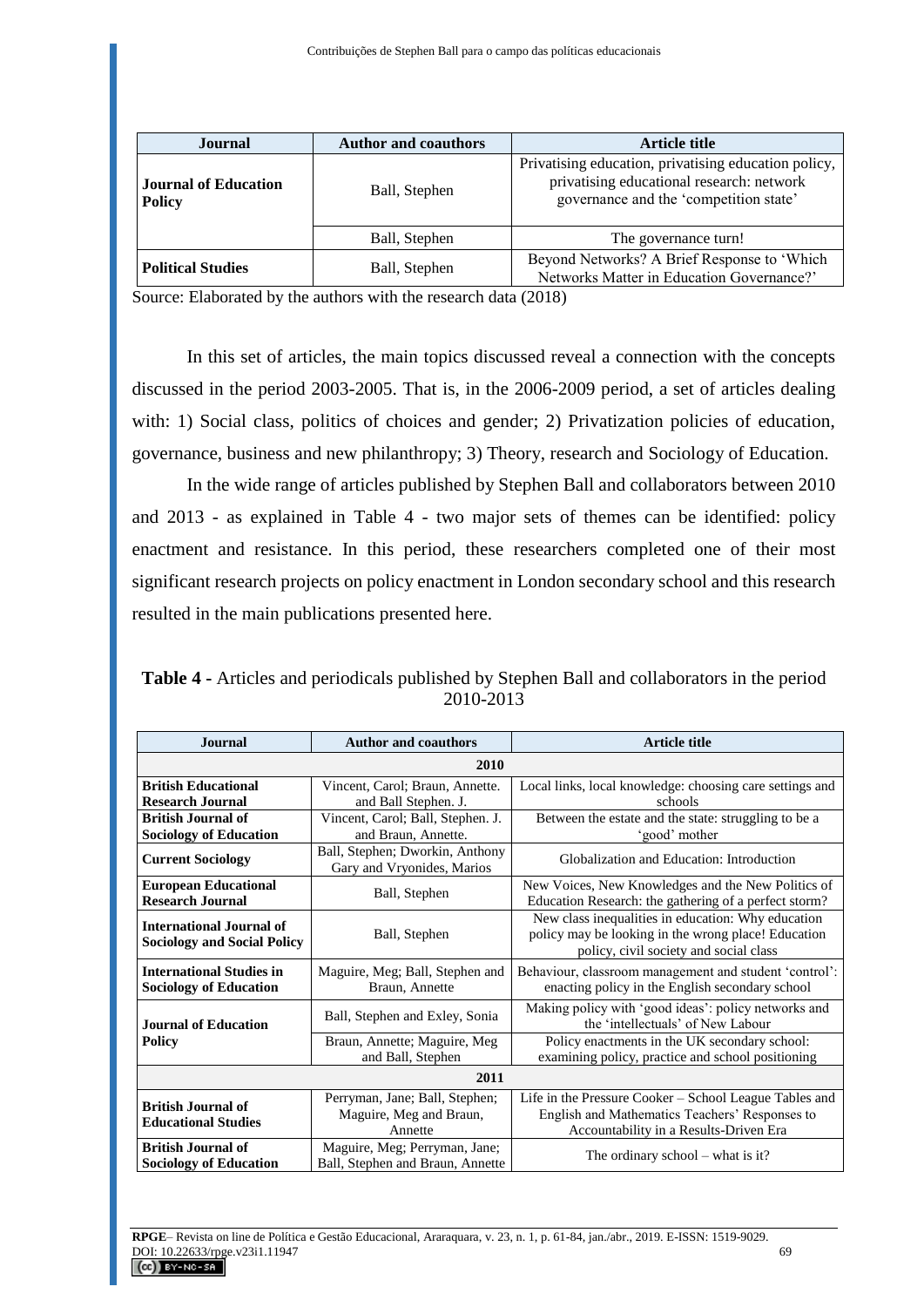| <b>Journal</b>                                                  | <b>Author and coauthors</b>                                                         | <b>Article title</b>                                                                           |
|-----------------------------------------------------------------|-------------------------------------------------------------------------------------|------------------------------------------------------------------------------------------------|
| <b>Critical Studies in</b><br><b>Education</b>                  | Ball, Stephen; Hoskins, Kate;<br>Maguire, Meg and Braun,<br>Annette.                | Disciplinary texts: a policy analysis of national and local<br>behavior policies               |
| <b>Discourse: Studies in the</b><br><b>Cultural Politics of</b> | Ball, Stephen; Maguire, Meg;<br>Braun, Annette and Hoskins,<br>Kate                 | Policy actors: doing policy work in schools                                                    |
| <b>Education</b>                                                | Maguire, Meg; Hoskins, Kate;<br>Ball, Stephen and Braun, Annette                    | Policy discourses in school texts                                                              |
|                                                                 | Braun, Annette; Ball, Stephen;<br>Maguire, Meg and Hoskins; Kate                    | Taking context seriously: towards explaining policy<br>enactments in the secondary school      |
| <b>Discourse: Studies in the</b>                                | Braun, Annette; Ball, Stephen<br>and Maguire, Meg                                   | Policy enactments in school's introduction: towards a<br>toolbox for theory and research       |
| <b>Cultural</b><br><b>Politics of Education</b>                 | Ball, Stephen; Maguire, Meg;<br>Braun, Annette and Hoskins,<br>Kate                 | Policy subjects and policy actors in schools: some<br>necessary but insufficient analyses      |
| <b>Research Papers in</b><br><b>Education</b>                   | Ball, Stephen; Maguire, Meg;<br>Braun, Annette; Perryman, Jane<br>and Hoskins, Kate | Assessment technologies in schools: 'deliverology' and<br>the 'play of dominations'            |
| 2012                                                            |                                                                                     |                                                                                                |
| <b>British Journal of</b><br><b>Educational Studies</b>         | Ball, Stephen                                                                       | Performativity, Commodification and Commitment: An<br>I-Spy Guide to the Neoliberal University |
| Journal of Educational<br><b>Administration History</b>         | Ball, Stephen                                                                       | The reluctant state and the beginning of the end of state<br>education                         |
| 2013                                                            |                                                                                     |                                                                                                |
| <b>Critical Studies in</b><br><b>Education</b>                  | Ball, Stephen; Antonio Olmedo                                                       | Care of the self, resistance and subjectivity under<br>neoliberal governmentalities            |
| Educação                                                        | Ball, Stephen                                                                       | Lifelong learning, subjectivity and the totally<br>pedagogised society                         |
| <b>Journal of Education</b><br><b>Policy</b>                    | Maguire, Meg; Ball, Stephen J.<br>and Braun, Annette                                | What ever happened to ? 'Personalised learning' as a<br>case of policy dissipation             |

Source: Elaborated by the authors with the research data (2018).

Based on the research problem: How schools do politics, or more specifically: how policies are lived, interpreted, and translated within the school, the researchers have developed case studies in four state high schools and a private one, focusing on three substantive policies in force in England: 1) personalized learning; 2) performance and standards of performance (specifically AC targets in English and mathematics); and 3) Behavior Management Policies.

## **Policy Choice**

The policy choice emerged in the United Kingdom in the early 2000s and gave families the right to choose where they wanted to enroll their children, whether in a public or private school, subsidized by scholarships. Focusing on middle-class families, Ball discusses the risks and effects of school choice as a possibility of engagement between family and education for the market. The risk lies in the legitimacy, by politics, of the criteria of competition in education, with the middle class struggling to maintain its advantages in the new conditions of choice.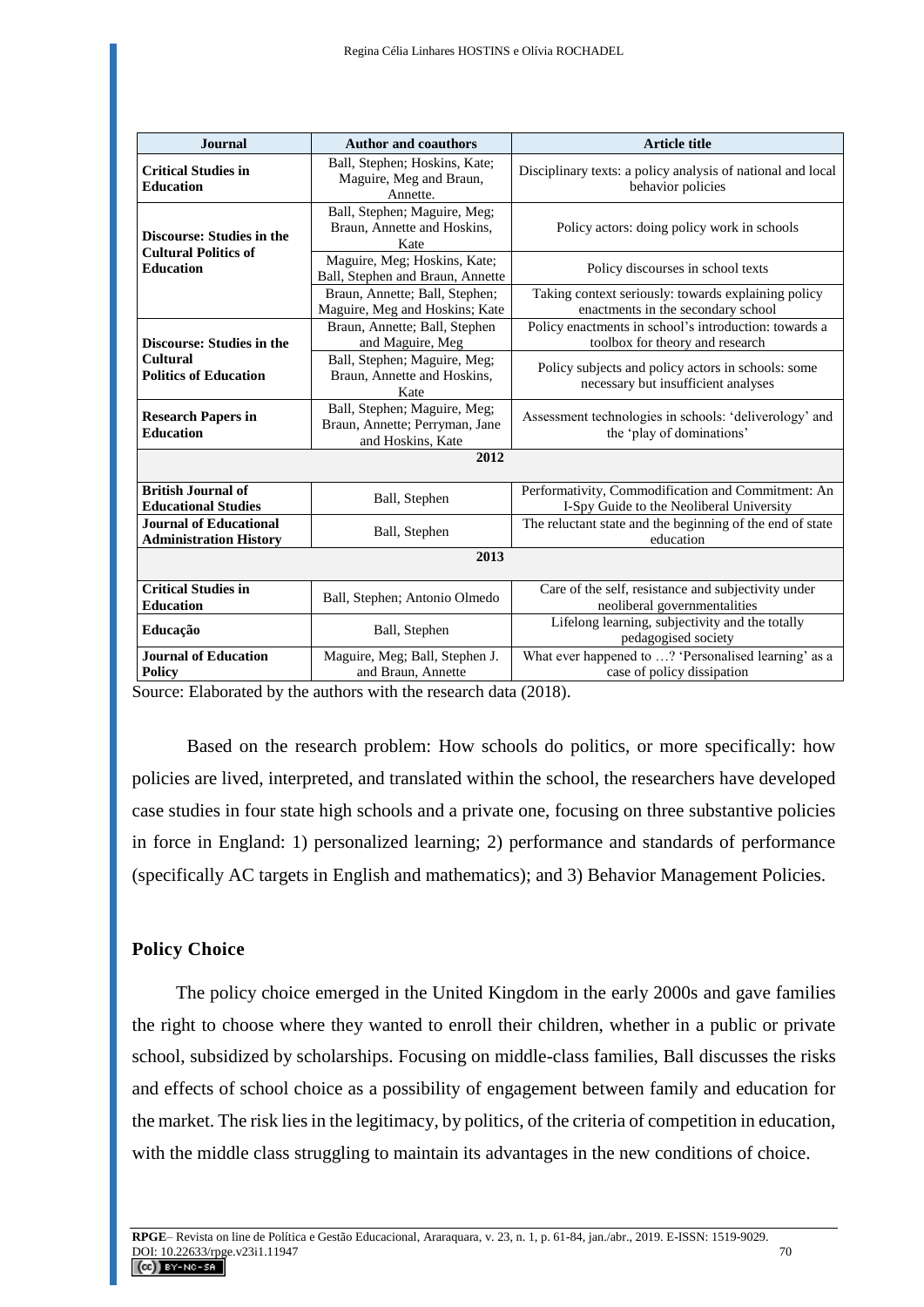### **Performativity**

The concept of Performativity emerged as a new mode of regulation by the state in the advanced of liberalism (or neoliberalism). It is the emergence of a new set of social relations of governance that have new ways of distributing functions and a new hierarchical grid of social responsibilities (DALE, 2002). This newness arises from changes in the roles of the state, capital, public sector institutions and citizens and their relations with each other, or what Cerny (1990) calls the "shifting architecture of politics." First, and central to all of this, is the change/passage with regard to public sector activities, "(...) of the state as provider to the state as regulator, establishing the conditions under which several domestic markets are authorized to operate, and the state as an auditor evaluating its results" (SCOTT, 1995, p.80), or what Neave (1988) calls the new evaluating State.

From a variety of disguises, the key element of the package that makes up education reform, be it at school, in colleges or universities, consists of three technologies of politics: the market, managerialism and performativity. These elements present different degrees of depth in different places and/or nations, but they are close and interdependent in the reform process. When employed together they become an attractive alternative to overcome the centralizing state. In general terms, the new technologies of reform are an important part of the alignment of the public sector to the systems of organization, methods, culture and ethics of the private sector. In this game, the differences between the public and the private are reduced and alignment creates the preconditions for the privatization and commercialization of public services.

For Ball, "performativity is a technology, a culture and a mode of regulation that employs judgment and comparison as a means of incentive, control, friction and change based on rewards and sanctions (both material and symbolic)" (BALL, 2003, p. 216). Performances of subjects or organizations - serve as measures of productivity or 'quality' displays, or 'moments' of promotion or inspection. As such, they represent the value, quality or value of an individual or organization within a field of judgment. Who determines what counts as effective or satisfactory in performance and what is considered valid as a measure and indicator? In education this struggle becomes highly individualized and focused on the teacher as an ethical subject who finds its value challenged or displaced by the terrors of performativity. The researcher suggests that performativity produces opacity and at the same time transparency in that it requires the individual and/or organization to take great care in the construction or maintenance of the fabrication. "The new performance worker is an enterprising subject with a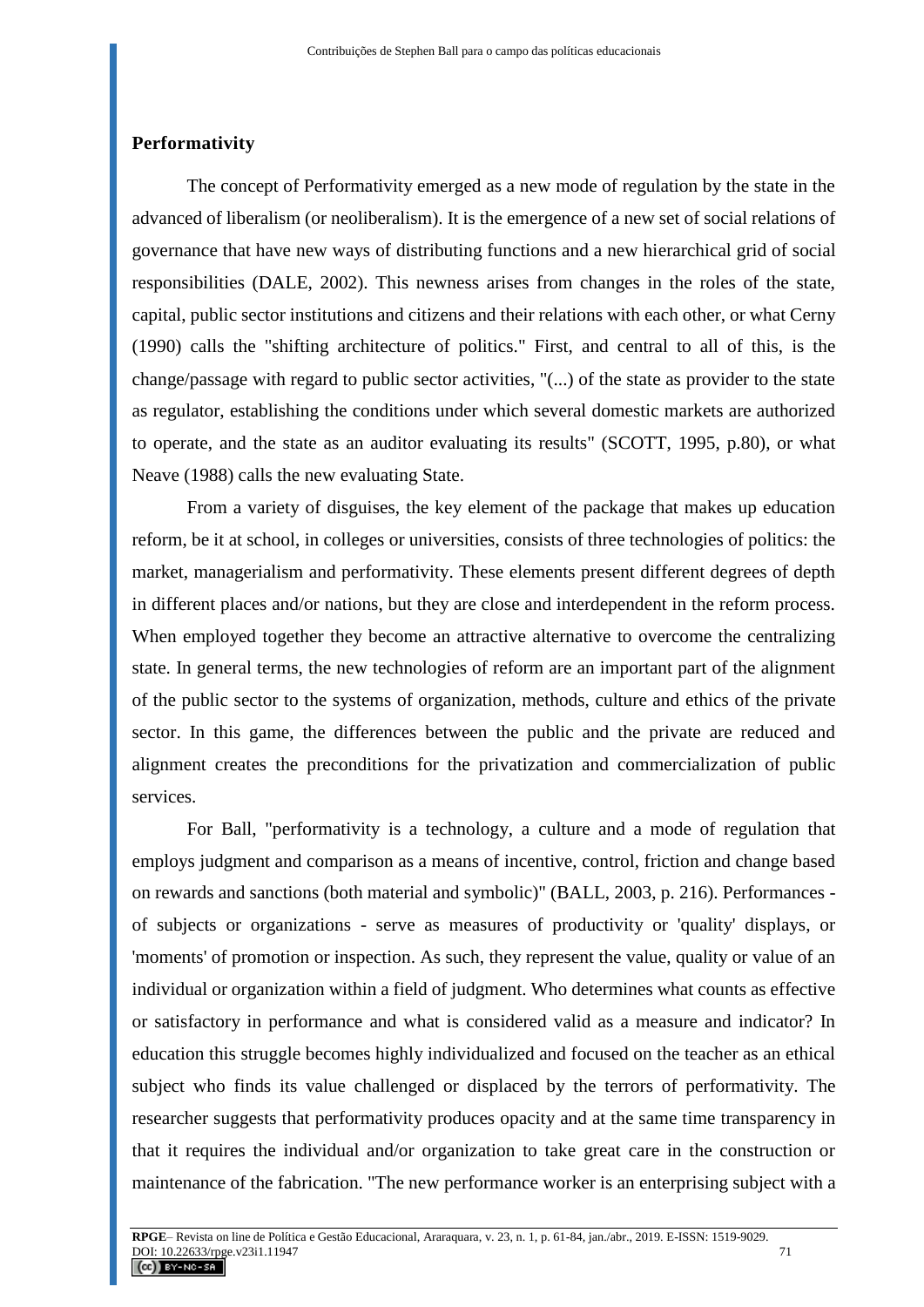passion for excellence" (BALL, 2003, p. 215). It composes the currency and substance of performance. As individuals and organizational actors, the representations are constructed or fabricated as a device, with an eye on the competition. In this way, the term manufacturing seems to capture the sense of deliberation thus becoming a response to performativity.

The fabrication of the organization (and individuals) is based on the possibility of representing or producing a version about that organization or person that does not really exist. It involves the use and reuse of meanings considered or accepted as correct by the policy. These versions are not "outside of the truth", but they also do not yield a simple truth or direct account to politics. They are purposely produced in the sense of "accountability." Truthfulness is not the key point, but its effectiveness for the market or for regulation. It means that to be audited or evaluated an organization transforms itself.

However, such fabrication is profoundly paradoxical. From a perspective, organizational manufacturing provides a calculated facade of the organization and the environment. However, in another sense, the work of fabricating the organization requires submission to the rigors of performativity and competition disciplines. There is a surplus of meaning in such exercises. An excess that overflows into the daily life of the organization. Manufactures, in this way, are both resistance and capitulation.

#### **Privatization of Education**

Stephen Ball and Alan Cribb consider that this concept must be urgently discussed under the lens of ethics. For them, this policy and its practices are creating new ethical spaces and new groups of goals, obligations and dispositions, which must be analyzed from two points of view: the first requires an examination of the ethics of politics which, in its architecture, is being organized with the intention of re-moralizing or reworking the aims and motivations of educators in the perspective of entrepreneurship, business and competitiveness; the second requires the analysis of the ethical effects of this policy, which means thinking about the creation of new ethical spaces and new clusters of goals, obligations and dispositions, which lead to the reconstruction of institutional norms and constraints, as well as impose a new ethical sense of practices, subjects' positions and their subjectivities (BALL; GRIBB, 2005).

According to the authors, there is a central agenda for re-moralizing the ethics of privatization policy (BALL; GRIBB, 2005, p. 117). And in it, directly or indirectly, the private model focuses on the intention to import a new set of virtues, purposes and motivations, as well as to dispense with the old and discarded model based on bureaucracy and the defense of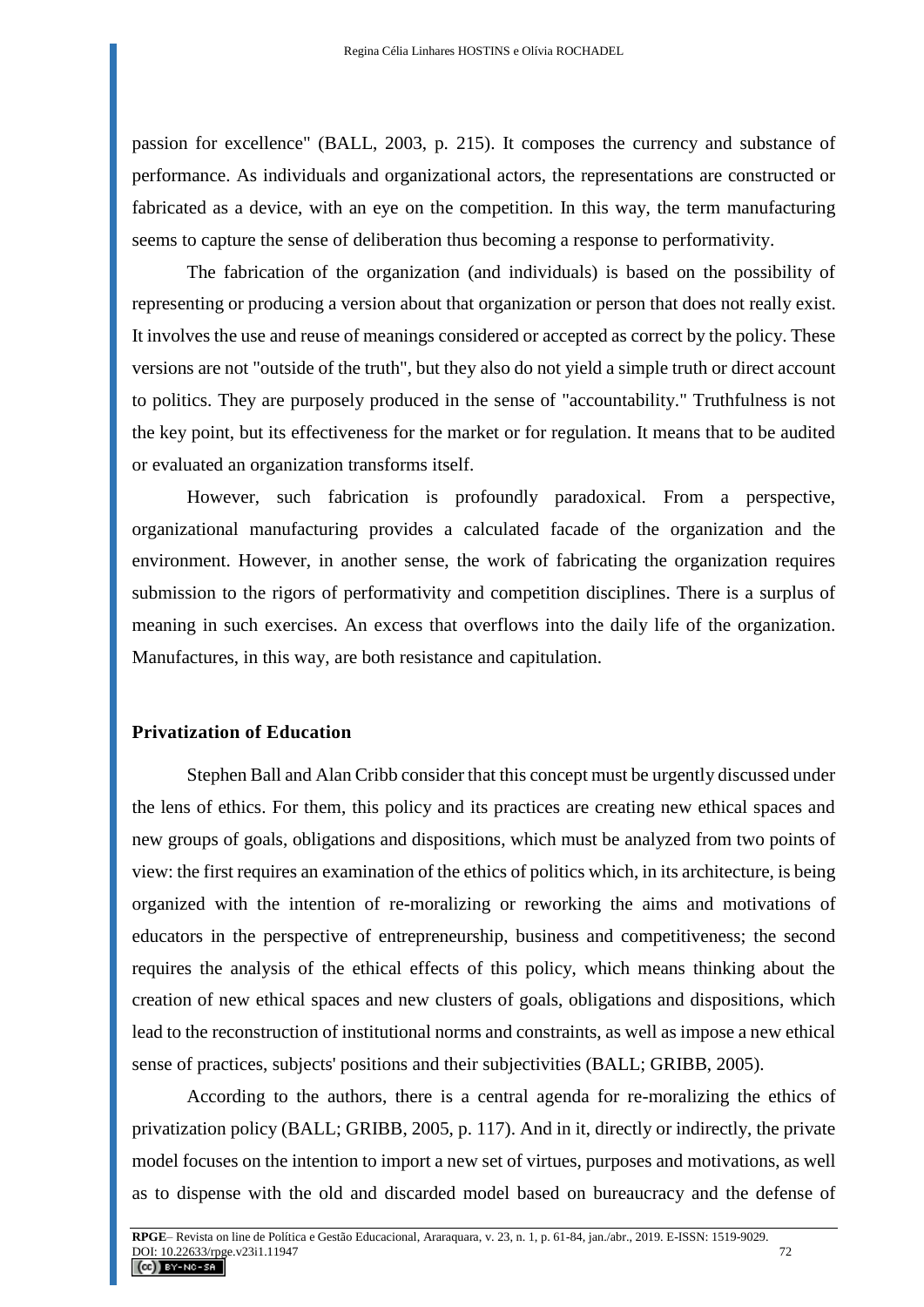interests of groups of professionals. In these terms, business dealing is the future of education, while bureaucracy and traditional forms of professionalism are part of the past. In a context in which the goals, obligations, and dispositions involved in the purpose of education "to be like a business and to appear like a business" are celebrated in politics as "a good deal" (BALL; GRIBB, 2005, p. 117). New types of sensitivities are deliberately encouraged in the perspective of pursuing and defending the affirmation of basic, trouble-free similarities between education and business. Thus, a deep and pervasive procedural ethics of re-engineering public provision is defended and pursued.

Consequently, this policy produces first-order effects, which are the creation of new goals, obligations and provisions and second-order effects, that is, the consequences of this in practice. Within these new spaces and from these new positions, new forms of ethical action become possible. This new ethic is what the authors call "aggressive accounting" of performance (BALL; GRIBB, 2005, p. 120). In this perspective, teachers' reputation and budgets, as well as student achievement and funding performance, are increasingly conditioned in a relationship in which profitability and performance are increasingly susceptible to aggressive accounting.

According to Ball and Gribb (2015), the discussions presented here are critical to a reengineering of values, which are composed of three aspects: 1) Greater emphasis on results (income generation, profits, performance indicators) as a constituent of success institutional and professional, rather than broader notions of learning, responsiveness, well-being; 2) New paths to obligations: obligations towards sponsors, financiers, "partners"; the strong mobilization of obligations to employ institutions in a competitive market. That is, a shift from horizontal to vertical social relationships, based on the corporate world. "Privatization does not simply change the way we do things, it also changes the way we think about what we do, and how we relate to ourselves and to others" (BALL; GRIBB, 2005, p. 121). 3) The valuation of new provisions such as "competitiveness, consumerism, selling and turning skills", plus orientation to success, personal and institutional rewards, and the imperatives of institutional survival. All this about and against all that we take to be as academic or high school or teachers virtues (BALL; GRIBB, 2005, p. 121).

#### **Social Class and gender**

Stephen Ball and Carol Vincent, with the collaboration of different authors, explore in several articles questions related to the way gender influences the processes of choice and how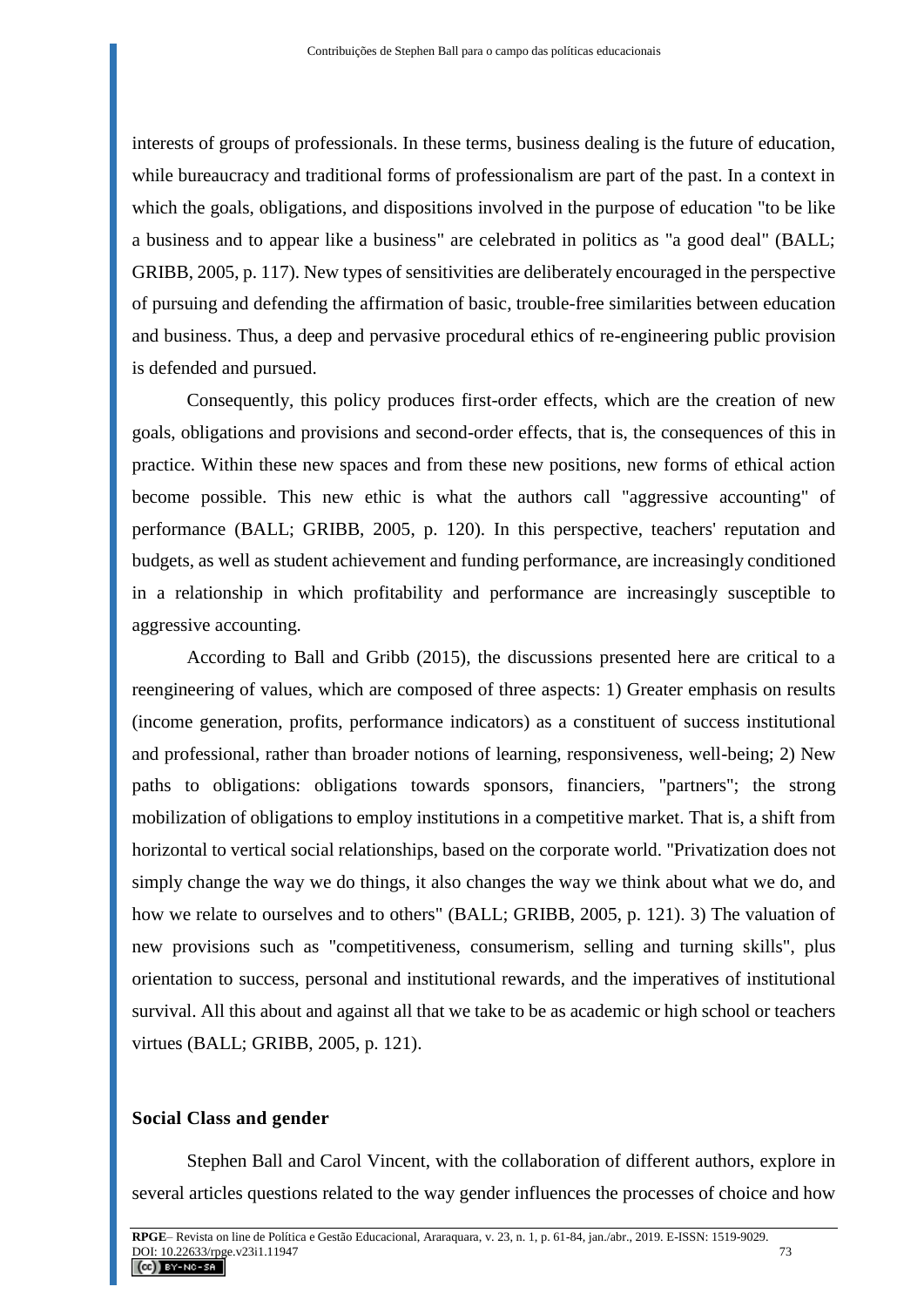the notion of gender is woven through networks of socialization between the generations. Family relationships vary in terms of gender, educational and social backgrounds, and family habits. In this same perspective the author discusses maternity and identity to explore how middle-class women professionals experience changes in their self-identity.

The authors seek to analyze how women respond to the emotional and physical work required by their roles (both as workers and mothers), how they negotiate tensions between the two, and how couples adapt to employment management, child care, and a home . Their studies lead to the conclusion that despite the social and economic advantages of middle-class families, adults are not presenting major changes in the traditional understanding of family relationships, a tradition that focuses on the bonding of women and children, locating men on the periphery of the relationship.

#### **Social class, policy choice and gender**

For discussion of social class, policy choice and gender, several co-authors, along with Stephen J. Ball and Stephen Vincent, participate in the research group of Stephen Ball. The authors take up and deepen discussions about class, family, and child care.

Discussions encompass some of the ways in which sociology of education has contributed to the work of detailed population management by constructing a relentless gaze (initially focused on families) and the concomitant development of a body of specialized professional knowledge. Ball points out that in recent years the sociology of education has contributed to the criticism of the management of institutions (schools) and their professionals (teachers) through various forms of measurement and inspection (BALL, 2003). In other words, at different times and in different ways the sociology of education has created the conditions of possibility and an analytical view of power in which the family and the school were constructed as fields of knowledge and research and for the implantation of technologies of the politics.

#### **Privatization policies for education, governance, business and new philanthropy**

Stephen Ball deepens and expands discussions on privatization and brings to the debate concepts such as governance and new philanthropy. It examines different forms of privatization, which take place on, within and through education and educational policies, within and through the business of education and state actions.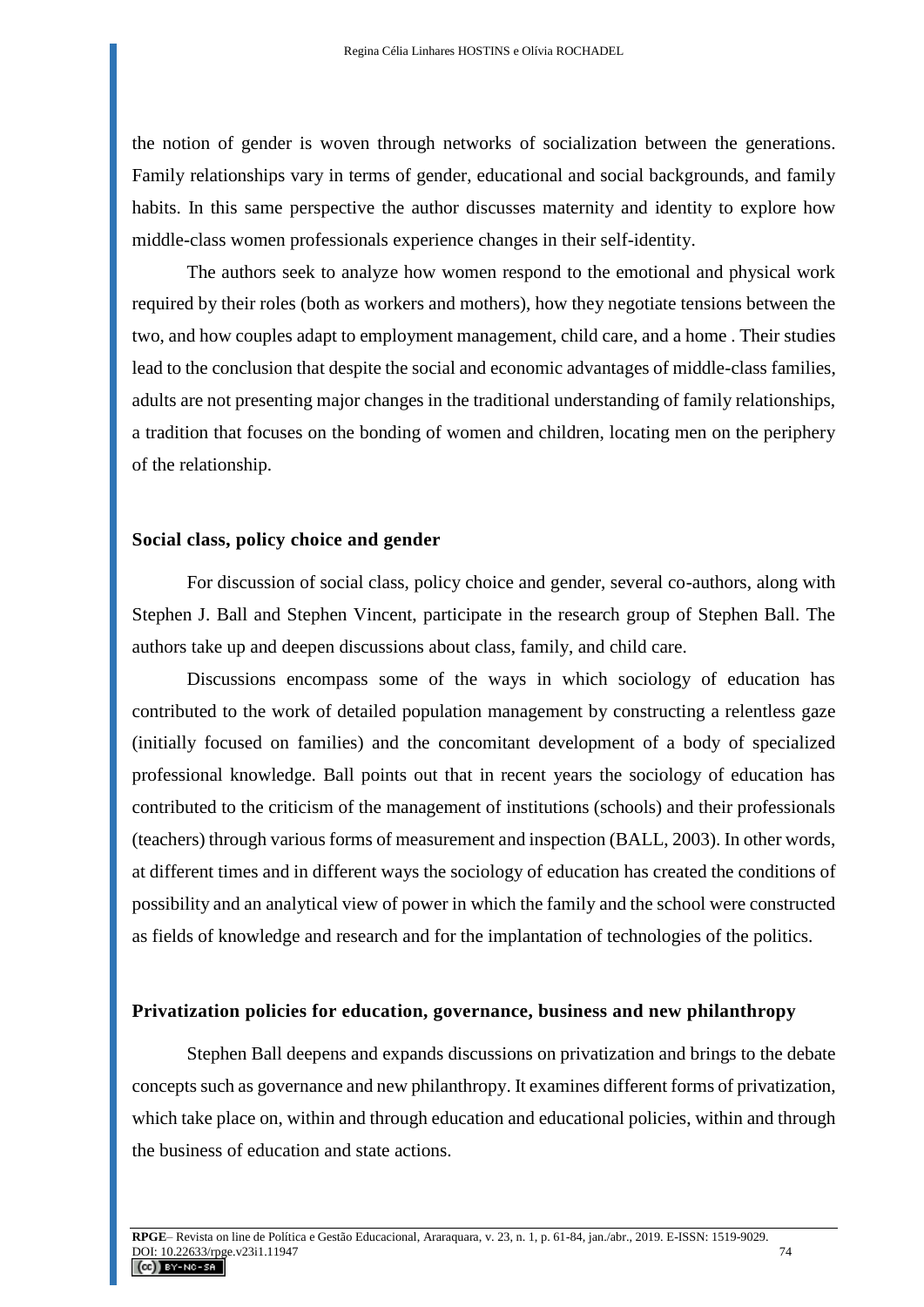From Ball's point of view, privatization is complex, multifaceted and cross-cutting at different and multiple levels in the field of politics: institutional, national and international. It brings about changes in the conception of the state, through rhetoric of partnerships, expansion, diversification and profitability, organizational changes in the public sector (recalibration), and new forms of state such as governance, networks, philanthropy, and performance management. These are hybrids privatized agencies in the interior of the state which redraw the borders between public-private, rearticulate the relations and reallocate tasks between organizations.

Two forms of change take place in this way: in the forms of government and in the forms and nature of the participants in the governance process. In the language of political science, they are called "network governance", that is, "webs of stable and permanent relations that mobilize dispersed resources for the solution of political problems" (PAL, 1997 *apud* BALL, 2009a, p.96). These new forms of participation evidence that, gradually and more intensively, policy formulation takes place "in parallel spaces for and through state institutions and their jurisdictional boundaries" (SKELCHER; MATHUR; SMITH, 2004, *apud* BALL, 2009a, p. 96).

Stephen Ball argues that there are a significant number of actors in the state's and hence education's privatization and "recalibration" (JESSOP, 2002) work: the sale of its retail services by education companies, the remodeling of schools, colleges and universities, the installation of new management skills and performance management and the insertion of company narratives are some of the main aspects to be considered. These factors also contribute to the production of a new kind of subjectivity in the public sector and, in other words, contribute to the process of enabling organizations and their actors to think about themselves and what they do differently.

For the author, this developing market-state is not a spontaneous kind of free-market neoliberalism, or a simple history of economic determinism or the triumph of business interests. Rather, it is a complex interrelationship between companies and the state, which as Kelsey (KELSEY, 2006 *apud* BALL, 2009a, p. 97) suggests is "reciprocal and contradictory". Far from the idea of an impotent state, it uses its power to advance the process of commodification. The state offers stability and legitimacy and acts on behalf of its own national businesses to promote and finance educational services and uses public policies to stimulate dynamic external investment. As a broker of social and economic innovations, this state assumes an active role in the resource allocation process.

So, in Ball's conception, privatization and state need to be thought out together. The state works to manage the inter-scale interdependencies between different venues and spheres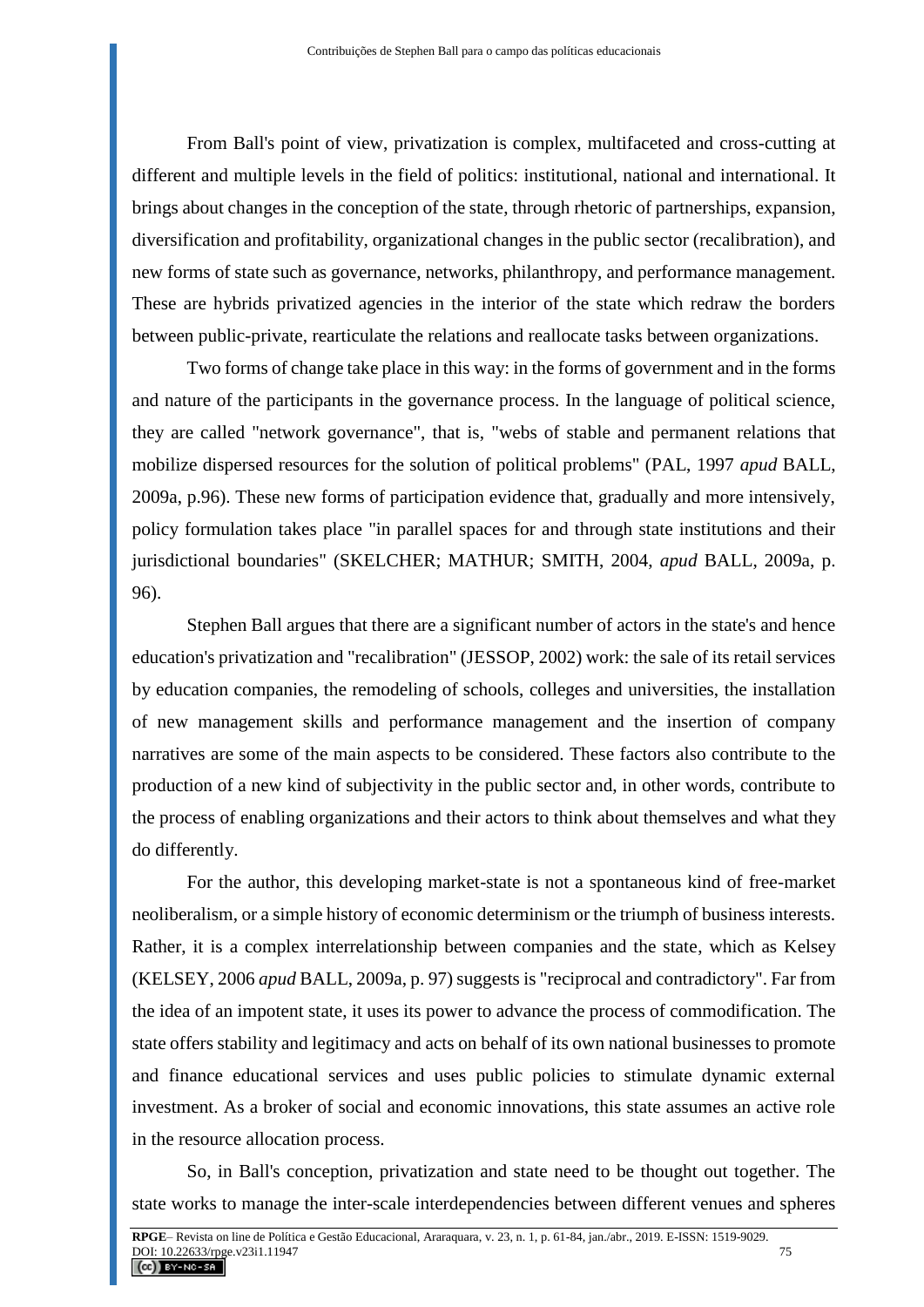of policy and service delivery that are generated by various privatizations. It plays a key role in governance regimes.

Governance is thus a new field of government, which involves problems of coordination, accountability and transparency, so that there are new emerging solutions. Four types of change are implicated in this concept: one is the form of government (structure and agency), the other is the form and nature of the participants in the governance process, the third is the prevailing discourse within governance, and the fourth is production of new willing types. In this field, new voices and interests are represented within the political process and new nodes of power and influence are built or reinvigorated in the field of politics (BALL, 2009a). The already diffused divisions between public/state, private and third sector are even more drastically blurred by the entry of new players into the field of governance and the hybridization of existing players (BALL, 2009b, 537).

#### **Theory, research and sociology of education**

Stephen Ball offers a specific view on the need for and use of theory in research in education and presents a sociological design of sociology of education, focusing on some of its significant "moments" and "problems", which have contributed to its restless relationships with schools, teachers and education policy. In this exercise of thought, Ball brings to the debate the contributions of Bernstein, Foucault, and Bourdieu to explore some of the turmoil and conflict that characterized the sociology of education at different points in its history.

In the paper on "The Need and Violence of Theory," Ball (2006) works from the perspective of the epistemological role of theory in making research possible and reflexive. "I am seeking here to highlight the practical role of theory in research as a toolbox and means of conceptual analysis and a system of reflexivity" (BALL, 2006, p. 3).

The author proposes to discuss the theory from the epistemological positioning of two thinkers - Bourdieu and Foucault - who he considers more provocative in the sense that they try to avoid having a theory, like global abstractions or irrational orthodoxies, to emphasize the practice of the social sciences and social research, as a possibility to think the social world differently.

As Foucault explained his purpose was not to formulate a systematic global theory that could explain everything, but to analyze the specificity of the mechanisms of power to construct knowledge strategies (FOUCAULT, 1980 *apud* BALL, 2006, p.4). And Bourdieu wished his readers to read his work as exercise books, rather than theories. He made it a point to remind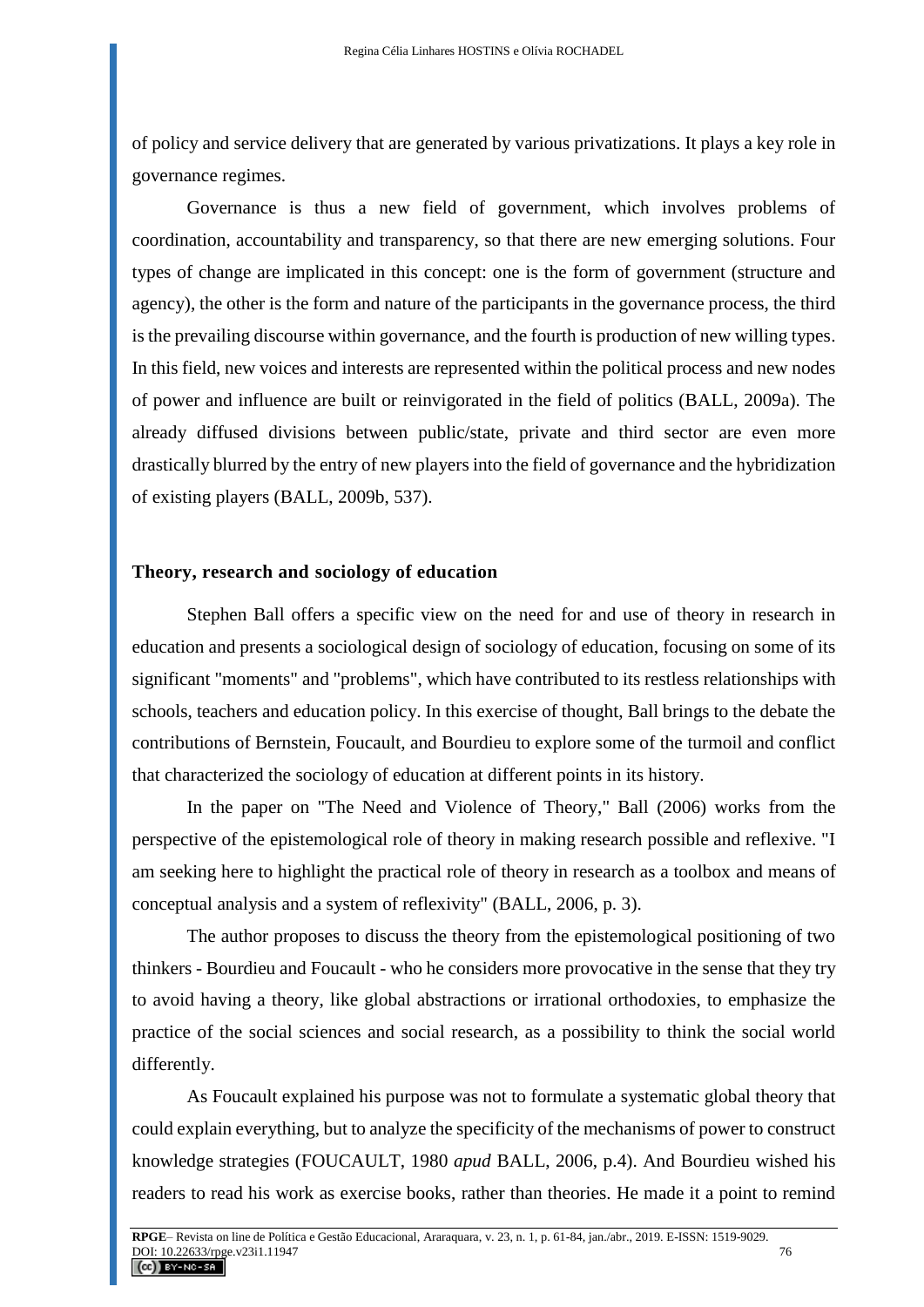us that theories should not be valued for their own good (KARALAYALI, 2004 *apud* BALL, 2006).

Bourdieu's effort was to destabilize and reinvent the sociological habitus, "a system of dispositions necessary for the constitution of the sociologist's office in its universality" (BOURDIEU, 1993 *apud* BALL, 2006, p.4). Instead of being constrained between choices by poles, Bourdieu sought to work between binaries. His social model articulates objectivism (construction of a discourse within which to converse with other sociologists about the object) and subjectivism and its epistemology is promulgated between scientism and theoreticalism, which implies that the researcher can apprehend reality without touching it (KARALAYALI, 2004 *apud* BALL, 2006).

Foucault denied any attempt on his part to construct a theoretical system or a holistic view of the social. His work was marked by discontinuity, fun and avoidance. In style and substance, he thought of his work as outside and against the conventions of normal rigor.

For Ball, Bourdieu and Foucault offer us a form of scientific social practice and their thoughts extrapolate the discursive construction of boxes, categories and divisions proper to modern thought. Taking them as a reference, however, does not mean abandoning what we believe and consider productive. This does not mean to become something, changing old for new orthodoxies, on the contrary, it means fighting against the complacency and comfort of having an orthodoxy. This also means giving up spontaneous empiricism, casual epistemologies, theory by numbers, and fighting the governamentality of scientism to find adequate rigor, a reflective and practical rigor that goes beyond the subtleties and safety of technique.

The author discusses the relevance of a method for reflexivity as a possibility to understand the social conditions of knowledge production. He also suggests the importance of theory violence as a reflective tool in the researcher's practice and its role in shifting orthodoxy, parsimony and simplicity, which is the role of theory in grasping some sense of the obstinacy and complexity of the social.

In his discussions on sociology of education, Ball focuses on some of his significant "moments" at different points in his history. They are the periods of 1930s/1960s (political arithmetic), the 1970s (the new Sociology of Education) and 1980 (and what could be called "flight to policy studies" and particularly one aspect of this that produced the notion of policy studies and, in particular, one aspect of it that produced the notion of "school effectiveness").

In the third block of published articles (Table 3), these in greater quantity, Stephen Ball deepens the studies on the subjects already described and, consolidate its researches in the field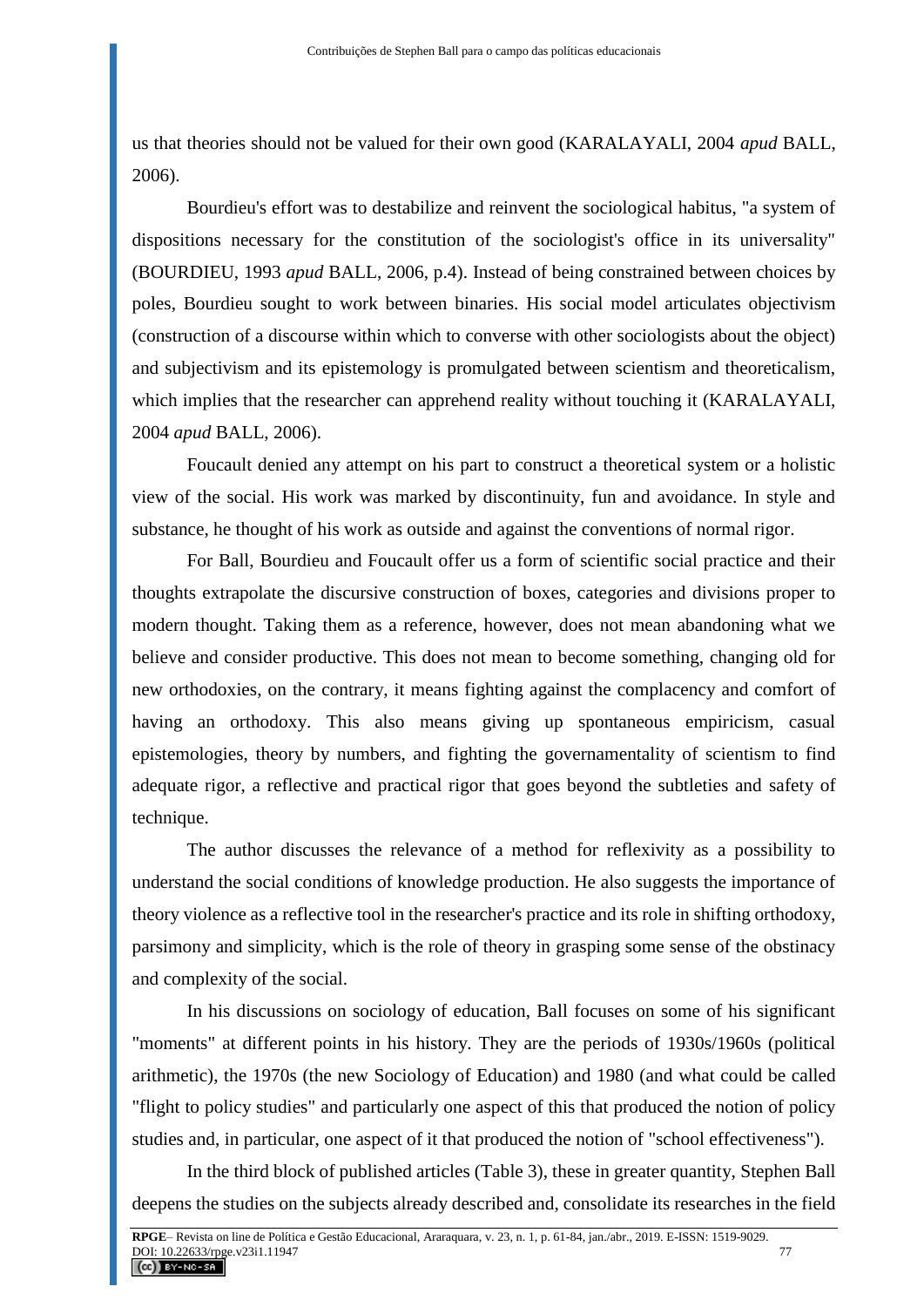of the "policy enactment", an approach that expands the methodological references of policy analysis. There is also an increase in the number of publications in articles (22) and in the number of co-authors who participated in these productions, especially Carol Vincent, Annette Braun and Meg Maguire.

### **Policy enactment**

In the articles published by Stephen Ball and co-workers between 2010 and 2013, the authors explore ways in which teachers interpret, adapt, or transform policies through the lens of their values, pre-existing knowledge, and practices. They analyze the role of different types of policy actors and identify different types of policies, policy themes, and the ways in which policy speaks to teachers. The authors consider that while much attention has been given to assessing how well policies are implemented, that is, how well they are implemented in practice, less attention has been given to understanding and documenting the ways in which schools actually deal with the multiple, and sometimes the opaque and contradictory demands of different "types" of politics.

In this process of investigation, teachers are located as objects and at the same time actors of politics in the scope of the political process and in doing so they seek to explain the complexity and incoherence of the political process and attend to the work of speeches, texts, works of art (in this case visual artifacts) and "political technologies" (Policy Technologies) (BALL, 2008) in the production (teacher and student) of themes and their effects. By defining the work of politics as situated within a framework of contingencies and materialities within the school, researchers discuss the role of context (buildings, budgets, staff, inputs, etc.) in training, framing and interpretive limitation and policy responses.

From a conceptual point of view, they resort to Foucault to analyze speech and governmentality, Barthes on literary theory, Fenwick and Edwards on actor-network theory, Policy Cycle approach previously proposed by Stephen Ball, in addition to the contributions of Spillane (2004) and Supovitz and Weinbaum (2008).

It is worth emphasizing that the relevance of this approach lies in the consideration of the mutual and dynamic relationship between structure and human agency, in which the latter finds a genuine prerogative in the analysis of politics.

In this perspective 'Enactment' refers to the understanding that policies are always interpreted and translated into a creative process by several actors, in a particular context and place (BALL; BRAUN; MAGUIRE, 2012). According to these authors: interpretation is an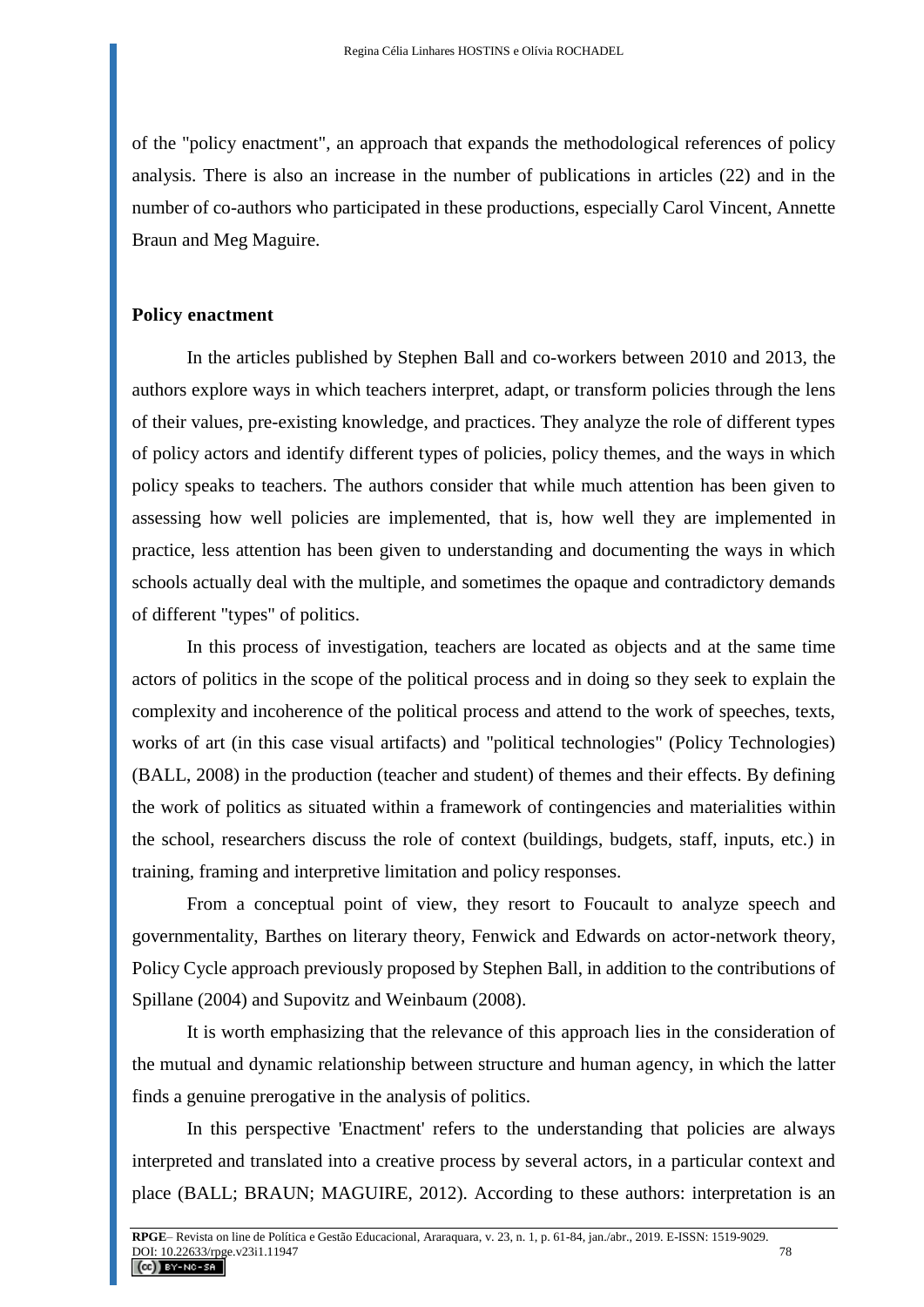engagement with language, while translation occupies a third space between politics and practice. It is an interactive process of institutional production of text and placement of these texts into action. Interpretation deals with strategy and translation deals with tactics, but they are closely related and overlapping (BALL; BRAUN, MAGUIRE, 2012, p. 45-47).

The policy enactment approach is particularly relevant considering its analytical work on the new modes of regulation and its discourses of power. In general terms, I would like to highlight a new mode of social (and moral) regulation that touches deeply and immediately on the practice of professional reform of state and reform meanings and identities and produces a new professional subjectivity" (BALL, 2006, p. 693). Thus, in the analysis of politics as interpretation and translation - policy enactment - the researcher needs to take into account "the histories and ideologies of the people who receive the policy and its texts and what directs them in the process of re-interpretation of politics on the way they do it"(BALL, 2012, p. 3).

#### **Subjectivity and resistance**

In the perspective of subjectivity and the interference of neoliberal policies in their constitution, Stephen Ball discusses in the articles published in 2013 a different approach on the concepts of subjectivity and resistance, based on Foucault's discussions. For him, resistance, which has always been thought of as a collective political exercise, is thought of in a different way, that is, through the notion of self-care. For Ball and Olmedo (2013) neoliberal reform in education has produced a new kind of teacher and new forms of subjectivity. In this sense, if subjectivity is subject to change in politics, it can also become a terrain of struggle and resistance.

This "different" approach takes as its starting point the specific forms of resistance, that is, as Foucault suggests, the authors seek to examine resistance to practices and, specifically, performativity practices, then use such resistance practices "as a chemical catalyst, in order to bring to light the power relations, to locate its position, to discover its point of application and the methods used "(FOUCAULT, 1982 *apud* BALL; OLMEDO, 2013, p. 86).

Resisting the flow of neoliberalism is different from the struggles of the past. In this case it covers resisting our own practices. It is about confronting yourself at the center of our discomforts. If one follows the logic of criticism, one discovers that in neoliberal times we are precisely the ones to be blamed. Resistance to dominant speech and technology implies that we must change our understanding of what it is to be a teacher. All this involves a constant and organized work on oneself, that is, resistance would be the "establishment of a certain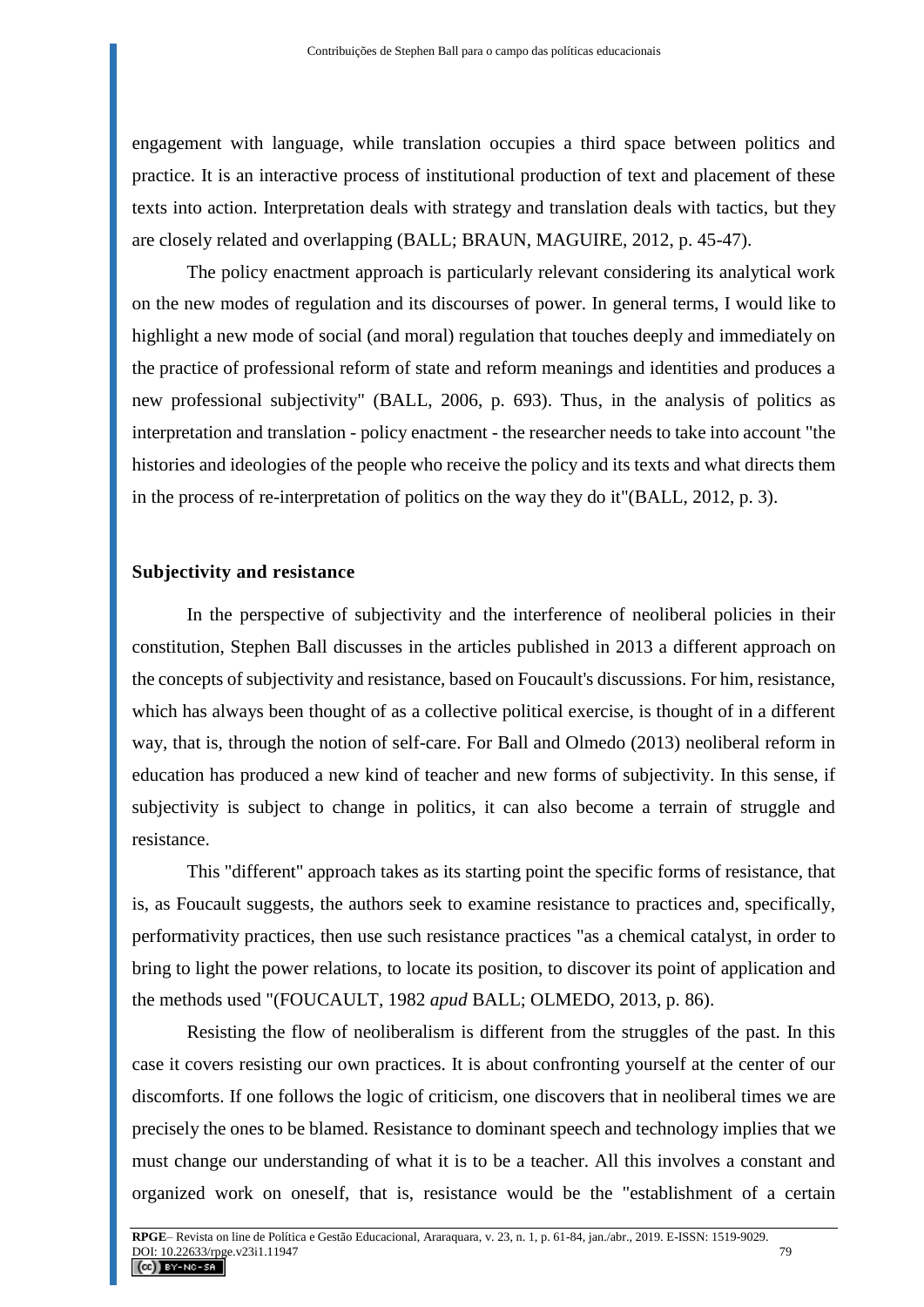objectivity, the development of a policy and a self-government, and an elaboration of an ethics and practice in relation to oneself" (FOUCAULT, 1997 apud BALL; OLMEDO, 2013, p.93).

## **Final considerations**

The text contributes to the sociology of politics whose ontological and epistemological bases articulate or dialogue with the analytical approach of Stephen Ball and his coauthors when dealing with the concepts brought by them in the articles published between 2003 and 2013, these being: policy choice; performativity; privatization of education; social class and gender; policy choices and gender; policies for the privatization of education; governance; business and new philanthropy; theory, research and sociology of education; policy enactment; subjectivity and resistance.

In view of the survey carried out and the main concepts identified in Stephen Ball's work, one can consider how proficient and consistent his theory is, in order to support the analysis of educational policies in the current context. The collected and organized database certainly allows other deepening and discussions, which, due to the limits for the writing of scientific articles, were not brought to discussion, but constitute a productive source of data that will subsidize the production of other scientific articles about the subject.

These studies were of permanent character and made possible the construction of a theoretical framework of foundation of the works. Among the contributions of authors dedicated to the construction of analytical models of social and educational policies, the following stand out: "Theory of interpretation/translation of politics in the context of practice" and "Approach of the Policy Cycle" formulated by the English sociologist Stephen Ball and collaborators (BOWE; BALL, 1992; BALL, 1990; 1994; BALL; MAGUIRE; BRAUN, 2012).

## **REFERENCES**

AZEVEDO, J. M. L.; AGUIAR, M. A. Políticas de educação: concepções e programas. (p. 43- 51). In: WITTMANN, L. C.; GRACINDO, R. V. (Coord.). **O estado da arte em política e gestão da educação no Brasil***:* 1991 a 1997. Brasília: INEP. 1999.

BALL, S. J. **Politics and policy making in education:** explorations in policy sociology. Nova York: Routledge. 1990.

BALL, S. J. **Educational reform:** a critical and post-structural approach*.* Buckingham: Open University Press. 1994.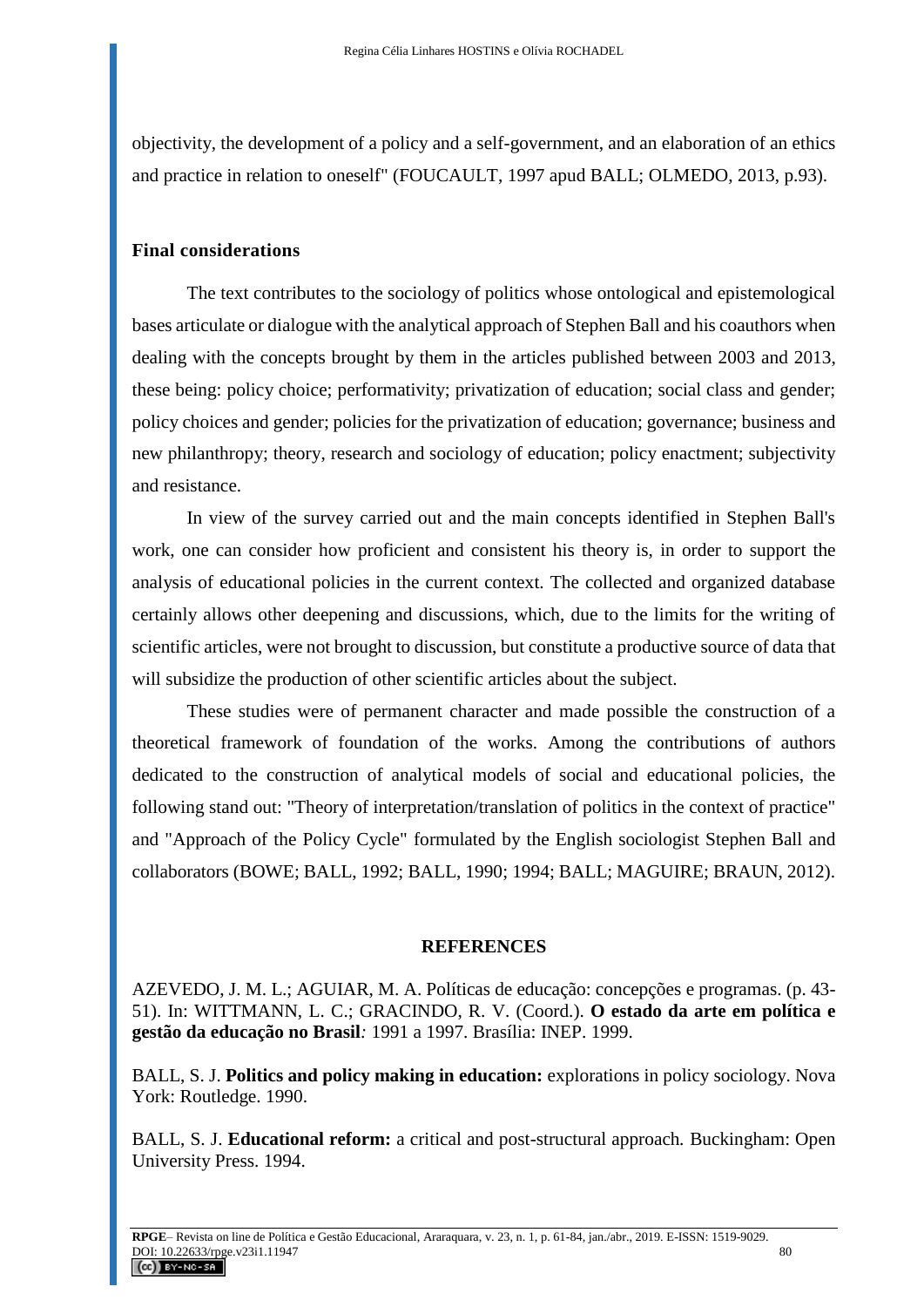BALL, S. J. Policy sociology and critical social research: a personal review of recent education policy and policy research. **British Educational Research Journal**, Manchester, v. 23, n. 3, p. 257-274. 1997.

BALL, S. J. Intelectuais ou técnicos? O papel indispensável da teoria nos estudos educacionais. In: BALL, S. J.; MAINARDES, J. **Políticas Educacionais:** questões e dilemas. São Paulo: Cortez. 2011.

BALL, S. J. Sociologias das políticas educacionais e pesquisa crítico-social: uma revisão pessoal das políticas educacionais e da pesquisa em política educacional. In: BALL, S. J.; MAINARDES, J. **Políticas Educacionais:** questões e dilemas. São Paulo: Cortez. 2011.

BALL, S. J.; BOWE, R. Subject departments and the "implementation" of National Curriculum policy: an overview of the issues. **Journal of Curriculum Studies***,* London, v. 24, n. 2, p. 97- 115. 1992.

BALL, S. J.; BOWE, R.; GOLD, A. **Reforming education & changing schools:** case studies in policy sociology. London: Routledge. 1992.

BALL, S. J.; MAGUIRE, M.; BRAUN, A. **How schools do policy.** Abingdon: Routledge. 2012.

BALL, S. J.; MAGUIRE, M.; BRAUN, A.; HOSKINS, K. Policy actors: Doing policy work in schools. **Discourse**: Studies in the Cultural Politics of Education, v. 32, n. 4, p. 625-639. 2011a.

BALL, S. J.; MAGUIRE, M.; BRAUN, A.; HOSKINS, K. Policy subject and policy actors in schools: Some necessary but insufficient analyses. **Discourse:** Studies in the Cultural Politics of Education,v. 32, n. 4, p. 611-624. 2011b.

CORBITT, B. Implementing policy for homeless kids in schools: reassessing the micro and macro levels in the policy debate in Australia. **Journal of Education Policy***,* London, v. 12, n. 3, p. 165-176, 1997.

KIRTON, A. **Access to higher education:** a case study of policy intentions and policy effects. Tese (PhD/doutorado) – Institute of Education. University of London. 2002.

LOONEY, A. Curriculum as policy: some implications of contemporary policy studies for the analysis of curriculum policy, with particular reference to post-primary curriculum policy in the Republic of Ireland. **The Curriculum Journal,** London, v. 12, n. 2, p. 149-162, 2001.

LOPES, A. C. Políticas curriculares: continuidade ou mudança de rumos? **Revista Brasileira de Educação,** Rio de Janeiro, n. 26, p. 109-118, maio/ago., 2004.

LOPES, A. C.; MACEDO, E. Contribuições de Stephen Ball para o estudo de políticas de Currículo. In: BALL, S. J.; MAINARDES, J. **Políticas Educacionais:** questões e dilemas. São Paulo: Cortez. 2011.

MAINARDES, J.; GANDIN, L. A. Contributions of Stephen J. Ball to the research on educational and curriculum policies in Brazil. **London Review of Education,** v. 11, n. 3, p.